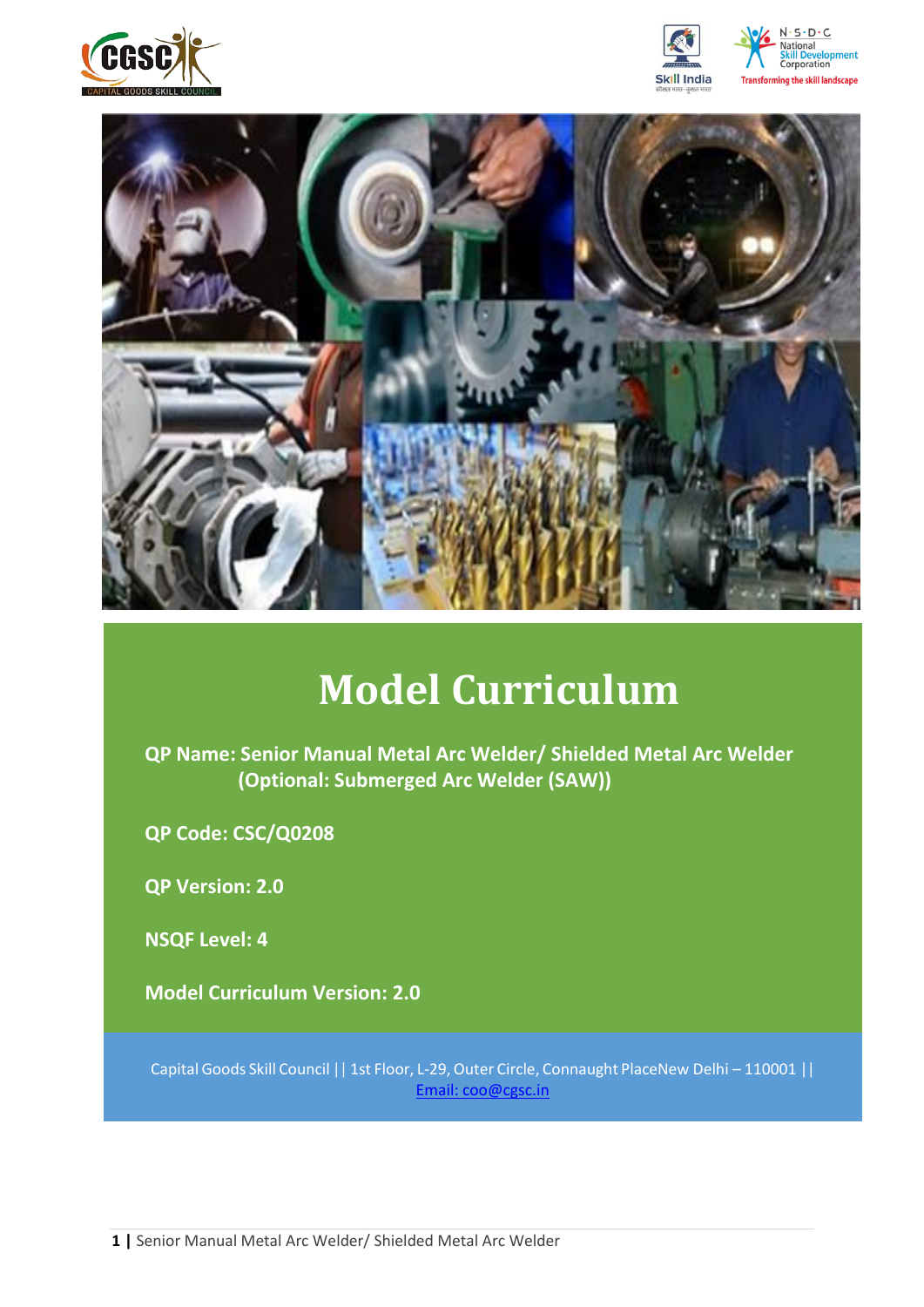



## **Table of Contents**

| Module 1: Introduction to the role of a Senior Manual Metal Arc Welder/ Shielded Metal Arc |
|--------------------------------------------------------------------------------------------|
|                                                                                            |
| Module 3: Process of coordinating with co-workers to achieve work efficiency 10            |
|                                                                                            |
|                                                                                            |
|                                                                                            |
|                                                                                            |
|                                                                                            |
|                                                                                            |
|                                                                                            |
|                                                                                            |
|                                                                                            |
|                                                                                            |
|                                                                                            |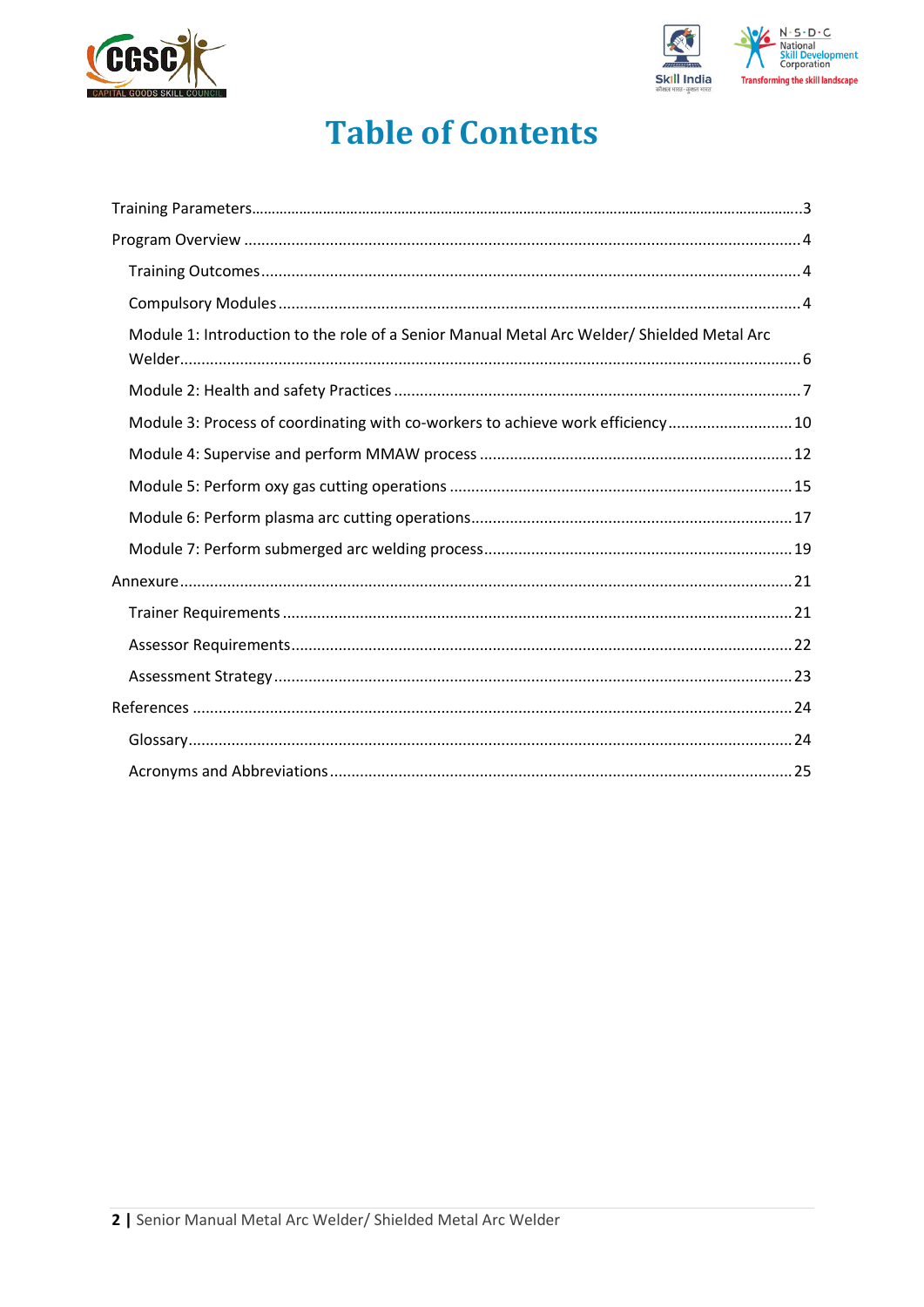<span id="page-2-0"></span>



# **Training Parameters**

| <b>Sector</b>                                                     | <b>Capital Goods</b>                                                                                                                                                                                                              |
|-------------------------------------------------------------------|-----------------------------------------------------------------------------------------------------------------------------------------------------------------------------------------------------------------------------------|
| <b>Sub-Sector</b>                                                 | 1. Machine Tools<br>2. Dies, Moulds and Press Tools<br>3. Plastics Manufacturing Machinery<br>4. Textile Manufacturing Machinery<br>5. Process Plant Machinery<br>6. Electrical and Power Machinery<br>7. Light Engineering Goods |
| <b>Occupation</b>                                                 | <b>Welding and Cutting</b>                                                                                                                                                                                                        |
| Country                                                           | India                                                                                                                                                                                                                             |
| <b>NSQF Level</b>                                                 | $\overline{4}$                                                                                                                                                                                                                    |
| Aligned to NCO/ISCO/ISIC Code                                     | NCO-2015/7212.0200                                                                                                                                                                                                                |
| <b>Minimum Educational Qualification and</b><br><b>Experience</b> | 10th Class Pass with 2 years of experience in the relevant field<br><b>Or</b><br>10th Class Pass + ITI (welding)<br>Or<br>Shielded Metal Arc Welder NSQF Level 3 with 2 years of<br>experience in the relevant field              |
| <b>Pre-Requisite License or Training</b>                          | <b>NA</b>                                                                                                                                                                                                                         |
| <b>Minimum Job Entry Age</b>                                      | 18 years                                                                                                                                                                                                                          |
| <b>Last Reviewed On</b>                                           | 31/03/2022                                                                                                                                                                                                                        |
| <b>Next Review Date</b>                                           | 31/03/2025                                                                                                                                                                                                                        |
| <b>NSQC Approval Date</b>                                         | 31/03/2022                                                                                                                                                                                                                        |
| <b>QP Version</b>                                                 | 2.0                                                                                                                                                                                                                               |
| <b>Model Curriculum Creation Date</b>                             | 31/03/2022                                                                                                                                                                                                                        |
| Model Curriculum Valid Up to Date                                 | 31/03/2025                                                                                                                                                                                                                        |
| <b>Model Curriculum Version</b>                                   | 2.0                                                                                                                                                                                                                               |
| <b>Minimum Duration of the Course</b>                             | 480 Hours 00 Minutes                                                                                                                                                                                                              |
| <b>Maximum Duration of the Course</b>                             | 630 Hours 00 Minutes                                                                                                                                                                                                              |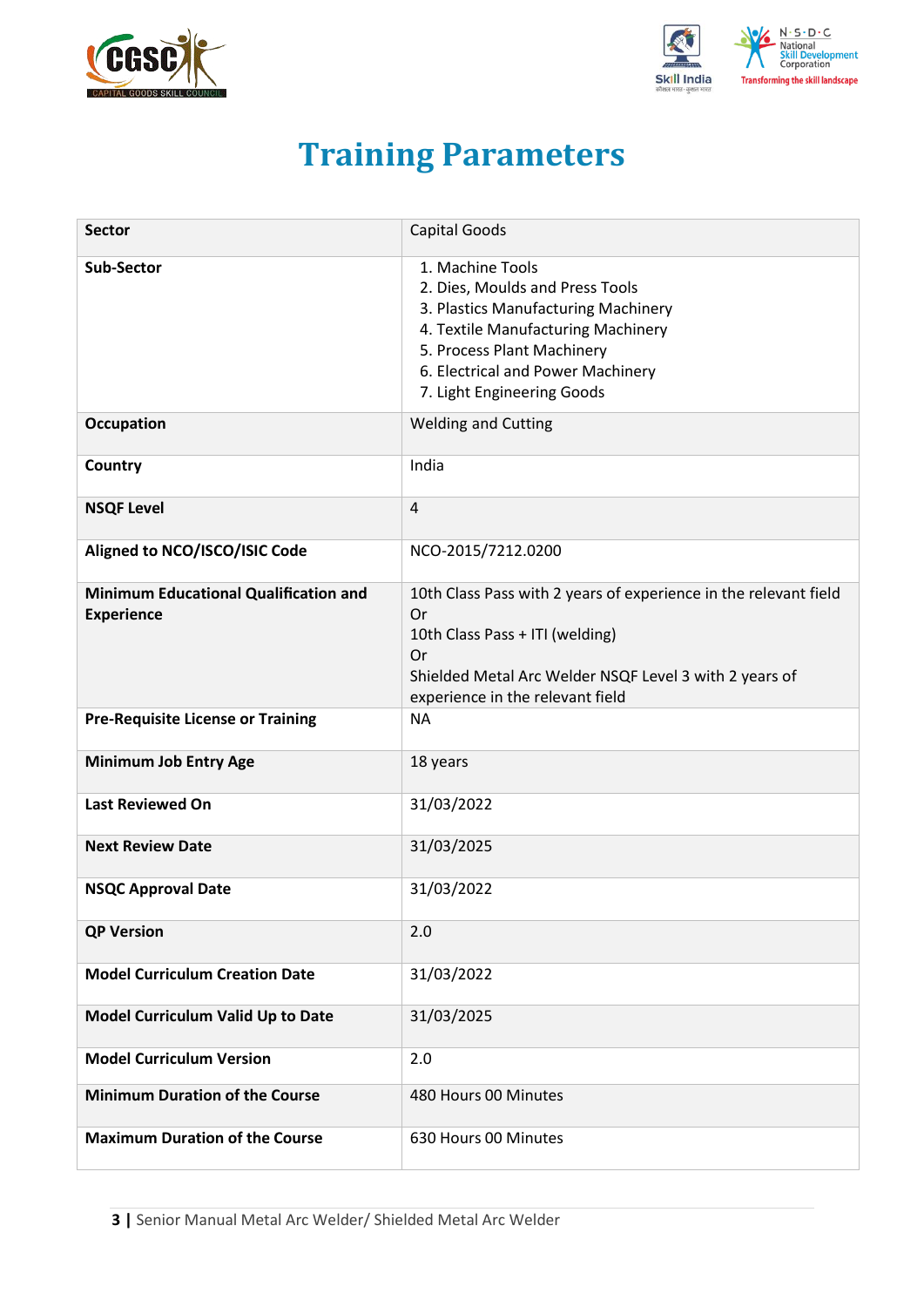



## **Program Overview**

<span id="page-3-0"></span>This section summarizes the end objectives of the program along with its duration.

### <span id="page-3-1"></span>**Training Outcomes**

<span id="page-3-2"></span>At the end of the program, the learner should have acquired the listed knowledge and skills.

- Perform preparatory activities such as identification of raw material, tools and equipment, lifting of workpiece, inspection of tools and equipment etc.
- Perform and supervise MMAW welder in MMAW process by following organisational procedure.
- Perform oxy gas cutting and plasma arc cutting process by following organisational procedure.
- Perform post-cutting and welding operations such as inspection, quality check, cleaning etc.
- Work effectively and efficiently as per schedules and timelines.
- Implement safety practices.
- Optimize the use of resources to ensure less wastage and maximum conservation.

#### **Option 1: Submerged Arc Welder (SAW)**

At the end of the program, the learner should have acquired the listed knowledge and skills.

- Perform preparatory activities such as identification of raw material, tools and equipment, lifting of workpiece, inspection of tools and equipment etc.
- Perform submerged arc welding process by following organisational procedure.
- Perform post-welding operations such as inspection, quality check, cleaning etc.

#### **Compulsory Modules**

The table lists the modules and their duration corresponding to the Compulsory NOS of the QP.

| <b>NOS and Module Details</b>                                                                                       | <b>Theory</b><br><b>Duration</b> | <b>Practical</b><br><b>Duration</b> | On-the-Job<br><b>Training</b><br><b>Duration</b><br>(Mandatory) | On-the-Job<br><b>Training Duration</b><br>(Recommended) | <b>Total</b><br><b>Duration</b> |
|---------------------------------------------------------------------------------------------------------------------|----------------------------------|-------------------------------------|-----------------------------------------------------------------|---------------------------------------------------------|---------------------------------|
| <b>Bridge Module</b>                                                                                                |                                  |                                     |                                                                 |                                                         |                                 |
| Module 1: Introduction to the<br>role of a Senior Manual Metal<br>Arc Welder/ Shielded Metal<br>Arc Welder          | 8:00                             | 0:00                                | 0:00                                                            | 00:00                                                   | 8:00                            |
| $CSC/N1335 - Follow the$<br>health and safety practices<br>at work<br><b>NOS Version-2.0</b><br><b>NSQF Level-3</b> | 20:00                            | 40:00                               | 0:00                                                            | 0:00                                                    | 60:00                           |
| Module 2: Health and safety<br>practices                                                                            | 20:00                            | 40:00                               | 0:00                                                            | 00:00                                                   | 60:00                           |
| CSC/N1336 - Coordinate<br>with co-workers to achieve<br>work efficiency<br><b>NOS Version-2.0</b>                   | 20:00                            | 30:00                               | 0:00                                                            | 00:00                                                   | 50:00                           |

**4 |** Senior Manual Metal Arc Welder/ Shielded Metal Arc Welder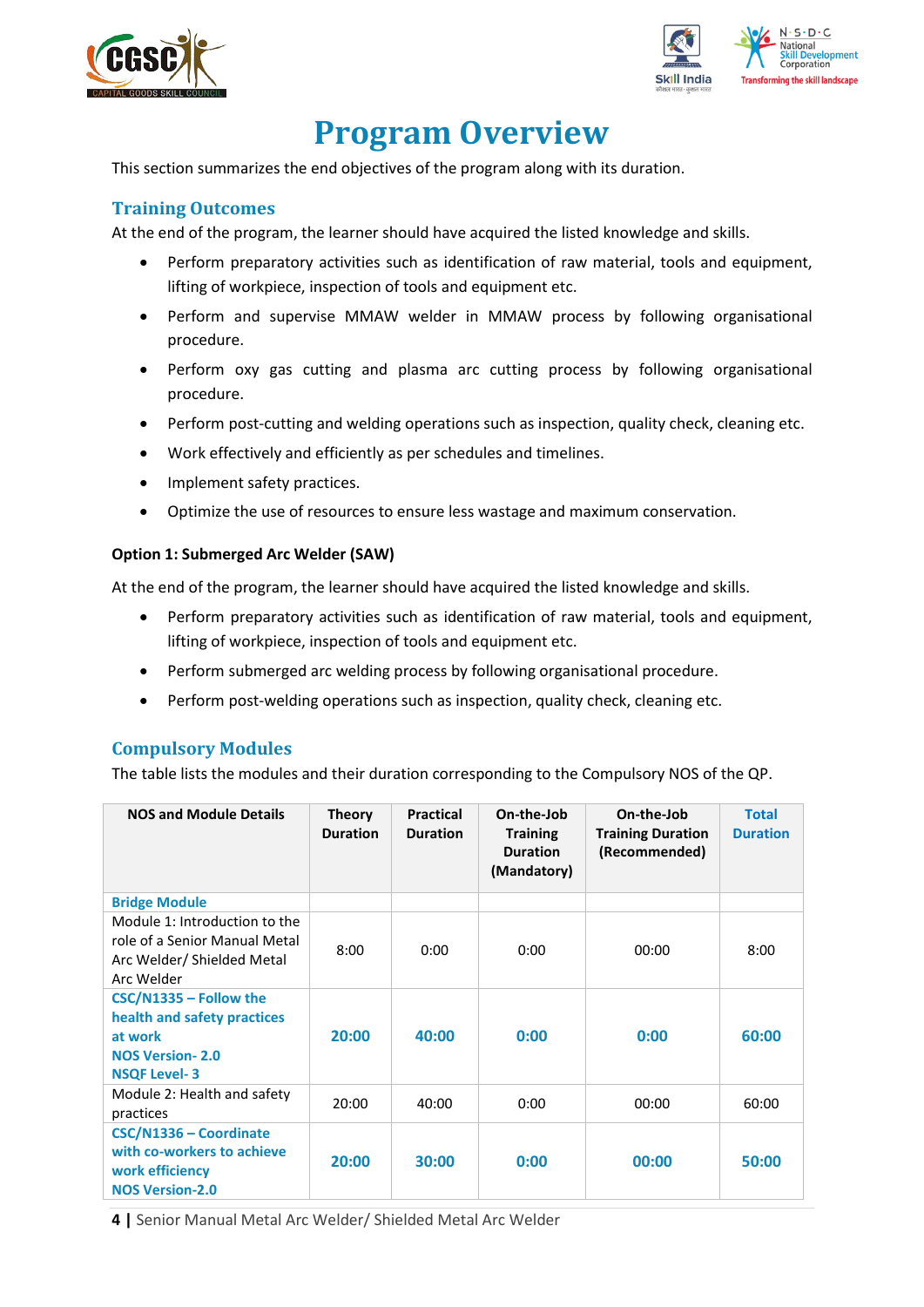





| <b>NSQF Level-3</b>                                                                                                                                                    |        |        |      |       |        |
|------------------------------------------------------------------------------------------------------------------------------------------------------------------------|--------|--------|------|-------|--------|
| Module 3: Process of<br>coordinating with co-workers<br>to achieve work efficiency                                                                                     | 20:00  | 30:00  | 0:00 | 00:00 | 50:00  |
| CSC/N0208 - Supervise and<br>perform Manual Metal Arc<br><b>Welding (MMAW)/ Shielded</b><br><b>Metal Arc Welding (SMAW)</b><br>NOS Version No. - 2.0<br>NSQF Level - 4 | 60:00  | 90:00  | 0:00 | 00:00 | 150:00 |
| Module 4: Supervise and<br>perform MMAW process                                                                                                                        | 60:00  | 90:00  | 0:00 | 00:00 | 150:00 |
| CSC/N0201 - Manually cut<br>metal and metal alloys using<br>oxy-fuel gases<br>NOS Version No. - 2.0<br>NSQF Level-2                                                    | 36:00  | 70:00  | 0:00 | 00:00 | 106:00 |
| Module 5: Perform oxy gas<br>cutting operations                                                                                                                        | 36:00  | 70:00  | 0:00 | 00:00 | 106:00 |
| CSC/N0207 - Manually cut<br>metal materials using plasma<br>arc<br>NOS Version No. - 2.0<br>NSQF Level - 3                                                             | 36:00  | 70:00  | 0:00 | 00:00 | 106:00 |
| Module 6: Perform plasma<br>arc cutting operations                                                                                                                     | 36:00  | 70:00  | 0:00 | 00:00 | 106:00 |
| CSC/N0211 - Weld joints by<br><b>Submerged Arc Welding</b><br>process<br>NOS Version No. - 2.0<br>NSQF Level - 4                                                       | 60:00  | 90:00  | 0:00 | 00:00 | 150:00 |
| Module 7: Perform<br>submerged arc welding<br>process                                                                                                                  | 60:00  | 90:00  | 0:00 | 00:00 | 150:00 |
| <b>Total Duration</b>                                                                                                                                                  | 240:00 | 390:00 | 0:00 | 00:00 | 630:00 |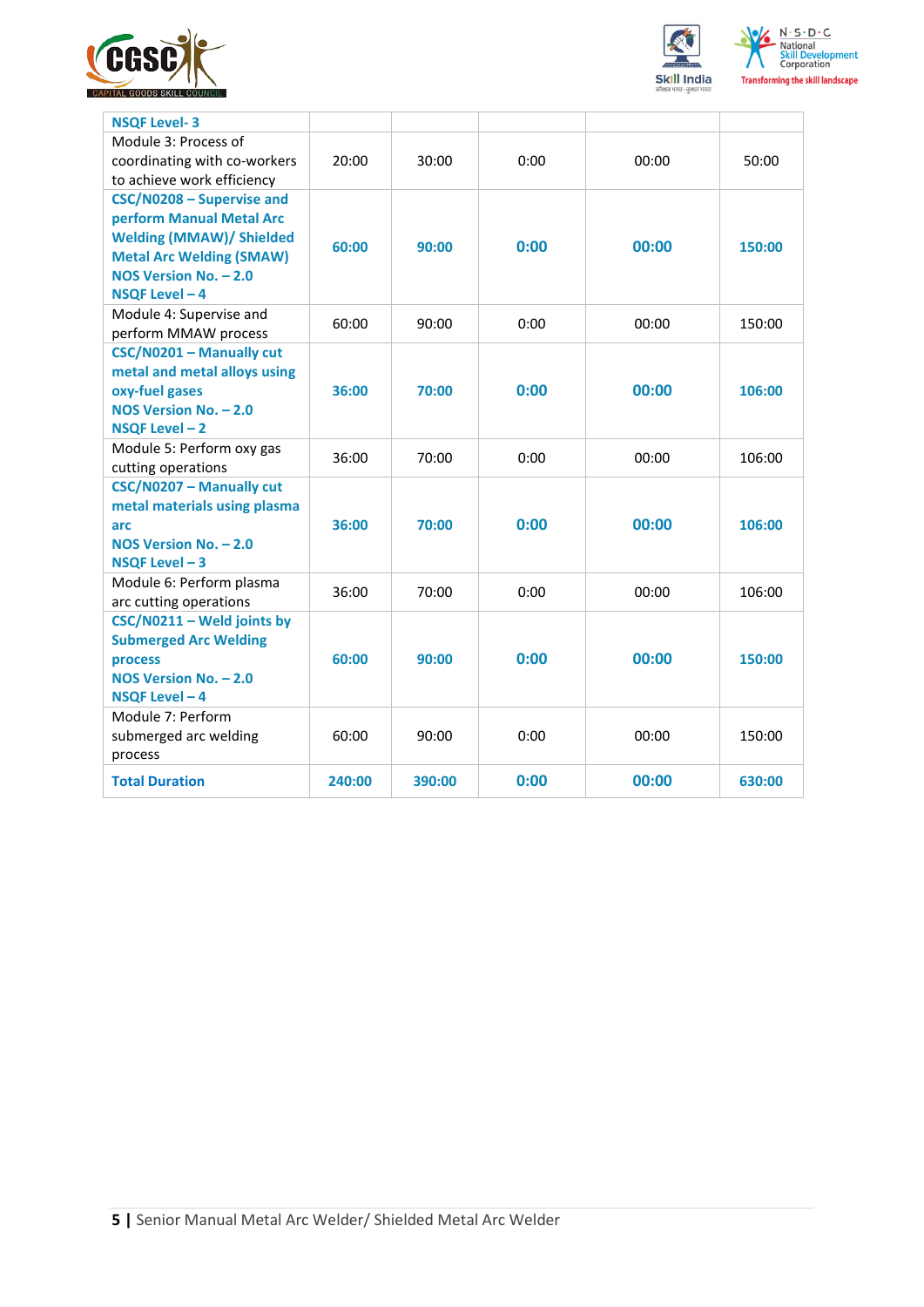



# **Module Details**

## **Module 1: Introduction to the role of a Senior Manual Metal Arc Welder/ Shielded Metal Arc Welder**

## *Bridge module*

#### **Terminal Outcomes:**

• Discuss the role and responsibilities of a Senior Manual Metal Arc Welder/ Shielded Metal Arc Welder.

| Duration: 08:00                                                                                                                                                                                                                                                                                                                                                                                                      | Duration: 00:00                          |  |  |
|----------------------------------------------------------------------------------------------------------------------------------------------------------------------------------------------------------------------------------------------------------------------------------------------------------------------------------------------------------------------------------------------------------------------|------------------------------------------|--|--|
| Theory - Key Learning Outcomes                                                                                                                                                                                                                                                                                                                                                                                       | <b>Practical - Key Learning Outcomes</b> |  |  |
| List the role and responsibilities of a<br>٠<br>Senior Manual Metal Arc Welder/<br>Shielded Metal Arc Welder.<br>Discuss the job opportunities of a Senior<br>Manual Metal Arc Welder/ Shielded Metal<br>Arc Welder.<br>Describe the size and scope of the capital<br>٠<br>good industry and its sub-sectors.<br>Explain about Indian capital goods<br>manufacturing market.<br>Discuss the standards and procedures |                                          |  |  |
| involved in the different operations of<br>welding.                                                                                                                                                                                                                                                                                                                                                                  |                                          |  |  |
| <b>Classroom Aids:</b>                                                                                                                                                                                                                                                                                                                                                                                               |                                          |  |  |
| Whiteboard, marker pen, projector, standard checklists and schedules                                                                                                                                                                                                                                                                                                                                                 |                                          |  |  |
| <b>Tools, Equipment and Other Requirements</b>                                                                                                                                                                                                                                                                                                                                                                       |                                          |  |  |
|                                                                                                                                                                                                                                                                                                                                                                                                                      |                                          |  |  |
|                                                                                                                                                                                                                                                                                                                                                                                                                      |                                          |  |  |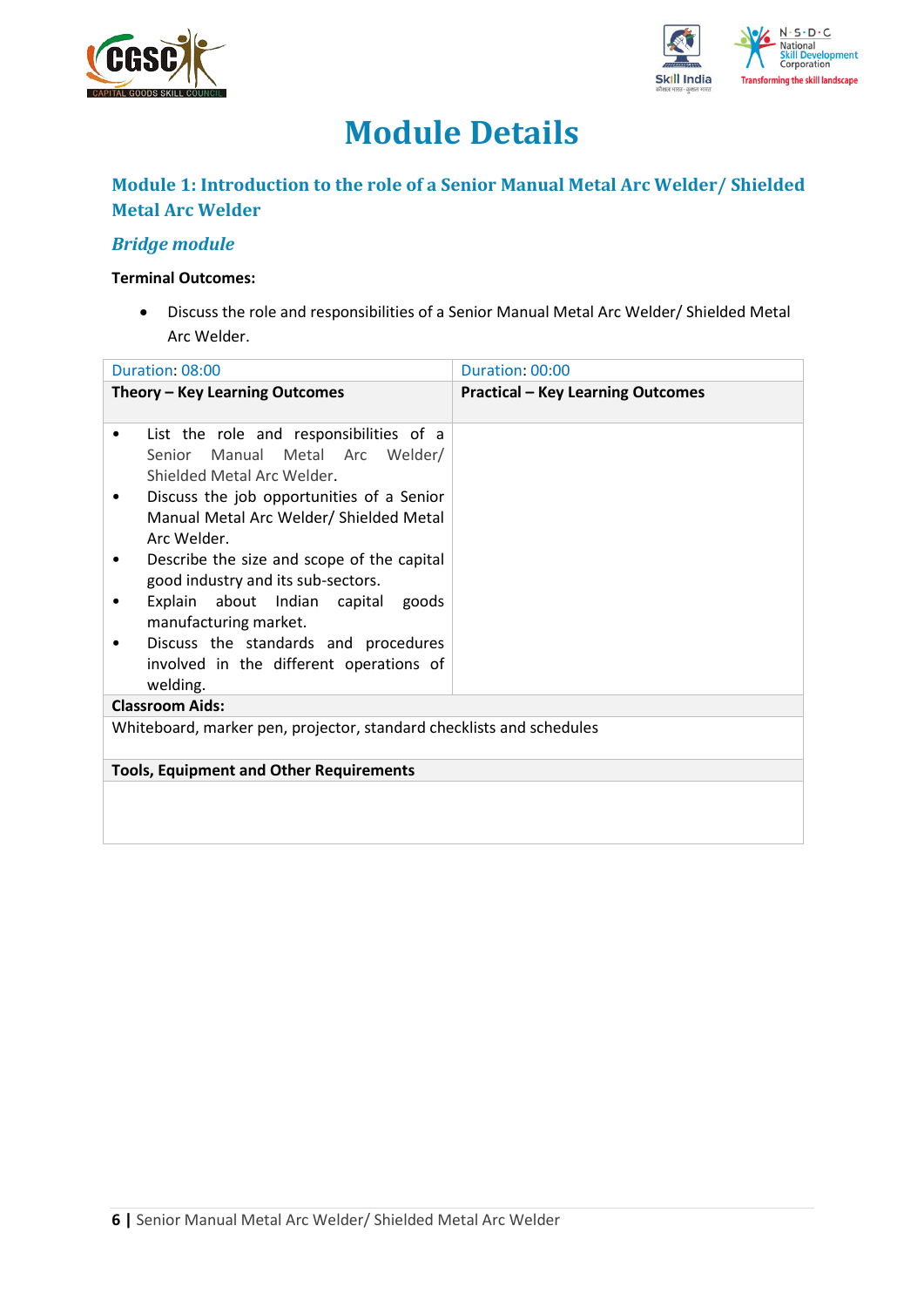



## **Module 2: Health and safety Practices** *Mapped to CSC/N1335 v2.0*

#### **Terminal Outcomes:**

- Demonstrate ways to maintain personal health and safety.
- Describe the process of assisting in hazard management.
- Explain how to check the first aid box, firefighting and safety equipment.
- Describe the process of assisting in waste management.
- Explain the importance of following the fire safety guidelines.
- Explain the importance of following the emergency and first-aid procedures.
- Demonstrate the process of carrying out relevant documentation and review.

| <b>Practical - Key Learning Outcomes</b>                                                                                                                                                                                                                                                                                                                                                                                                                                                                                                                                                                                                                                                                                                                                                                                                                                                                                                                                    |
|-----------------------------------------------------------------------------------------------------------------------------------------------------------------------------------------------------------------------------------------------------------------------------------------------------------------------------------------------------------------------------------------------------------------------------------------------------------------------------------------------------------------------------------------------------------------------------------------------------------------------------------------------------------------------------------------------------------------------------------------------------------------------------------------------------------------------------------------------------------------------------------------------------------------------------------------------------------------------------|
|                                                                                                                                                                                                                                                                                                                                                                                                                                                                                                                                                                                                                                                                                                                                                                                                                                                                                                                                                                             |
| Demonstrate the use of appropriate<br>Personal<br>Protective<br>Equipment<br>(PPE)<br>relevant to the task and work conditions.<br>Demonstrate how to handle hazardous<br>materials safely.<br>Demonstrate the process of testing the<br>firefighting and various safety equipment<br>to ensure they are in usable condition.<br>Demonstrate the process of recycling and<br>different<br>disposing<br>types<br>of<br>waste<br>appropriately.<br>Demonstrate how to use the appropriate<br>type of fire extinguisher to extinguish<br>different types of fires safely.<br>how<br>administer<br>Demonstrate<br>to<br>appropriate first aid to the<br>injured<br>personnel.<br>Demonstrate the process of performing<br>Cardiopulmonary Resuscitation (CPR) on a<br>potential victim of cardiac arrest.<br>Demonstrate the process of carrying out<br>appropriate documentation following a<br>health and safety incident at work,<br>including all the required information. |
|                                                                                                                                                                                                                                                                                                                                                                                                                                                                                                                                                                                                                                                                                                                                                                                                                                                                                                                                                                             |

**7 |** Senior Manual Metal Arc Welder/ Shielded Metal Arc Welder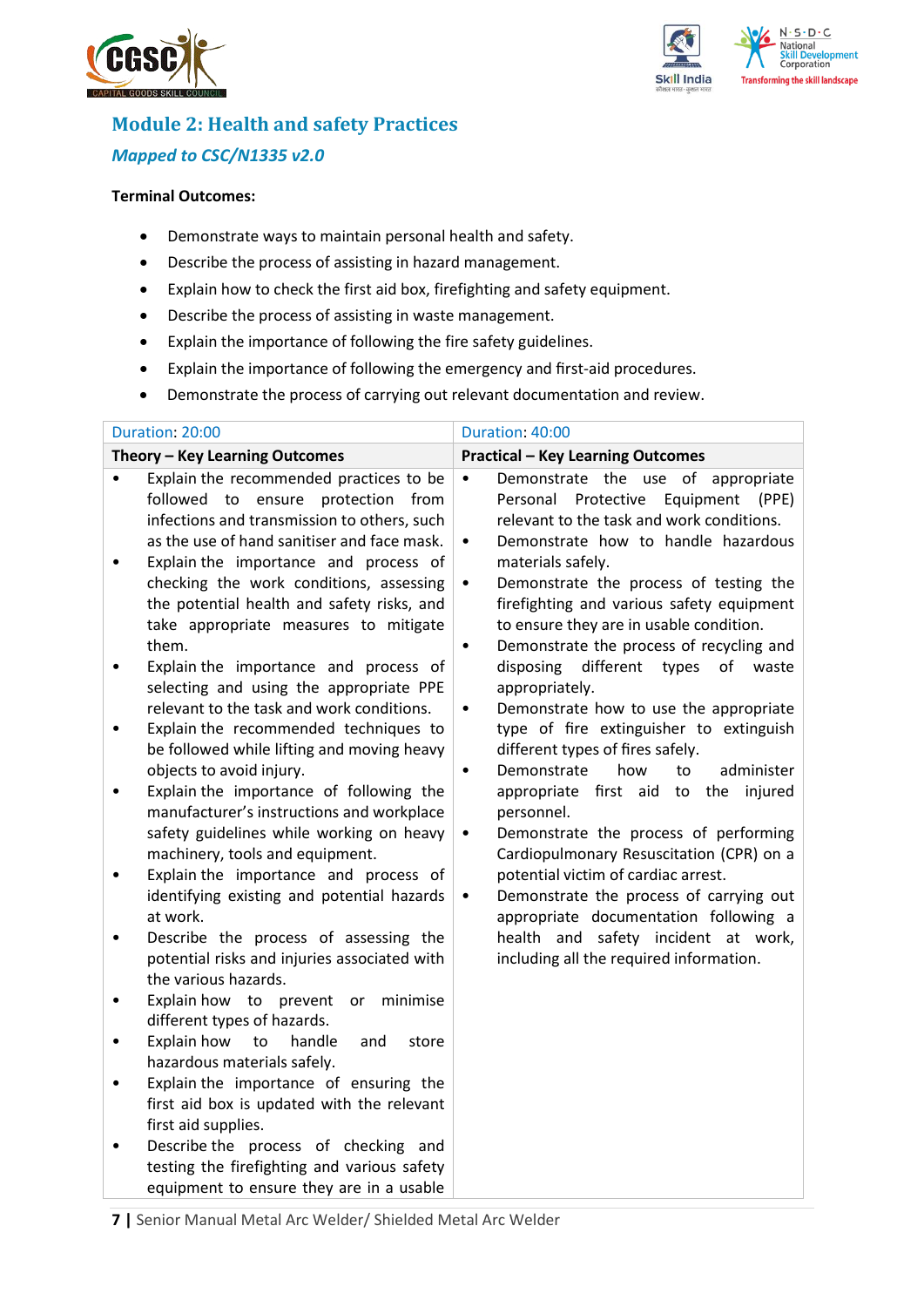





condition.

- Explain the criteria for segregating waste into appropriate categories.
- Describe the appropriate methods for recycling recyclable waste.
- Describe the process of disposing of the non-recyclable waste safely and the applicable regulations.
- Explain the use of different types of fire extinguishers to extinguish different types of fires.
- State the recommended practices to be followed for a safe rescue during a fire emergency.
- Explain how to request assistance from the fire department to extinguish a serious fire.
- Explain the appropriate practices to be followed during workplace emergencies to ensure safety and minimise loss to organisational property.
- State the common health and safety hazards present in a work environment, associated risks, and how to mitigate them.
- State the safe working practices to be followed while working at various hazardous sites and using electrical equipment.
- Explain the importance of ensuring easy access to firefighting and safety equipment.
- Explain the appropriate preventative and remedial actions to be taken in the case of exposure to toxic materials, such as poisonous chemicals and gases.
- Explain various causes of fire in different work environments and the recommended precautions to be taken to prevent fire accidents.
- Describe different methods of extinguishing fire.
- List different materials used for extinguishing fire.
- Explain the applicable rescue techniques to be followed during a fire emergency.
- Explain the importance of placing safety signs and instructions at strategic locations in a workplace and following them.
- Explain different types of first aid treatment to be provided for different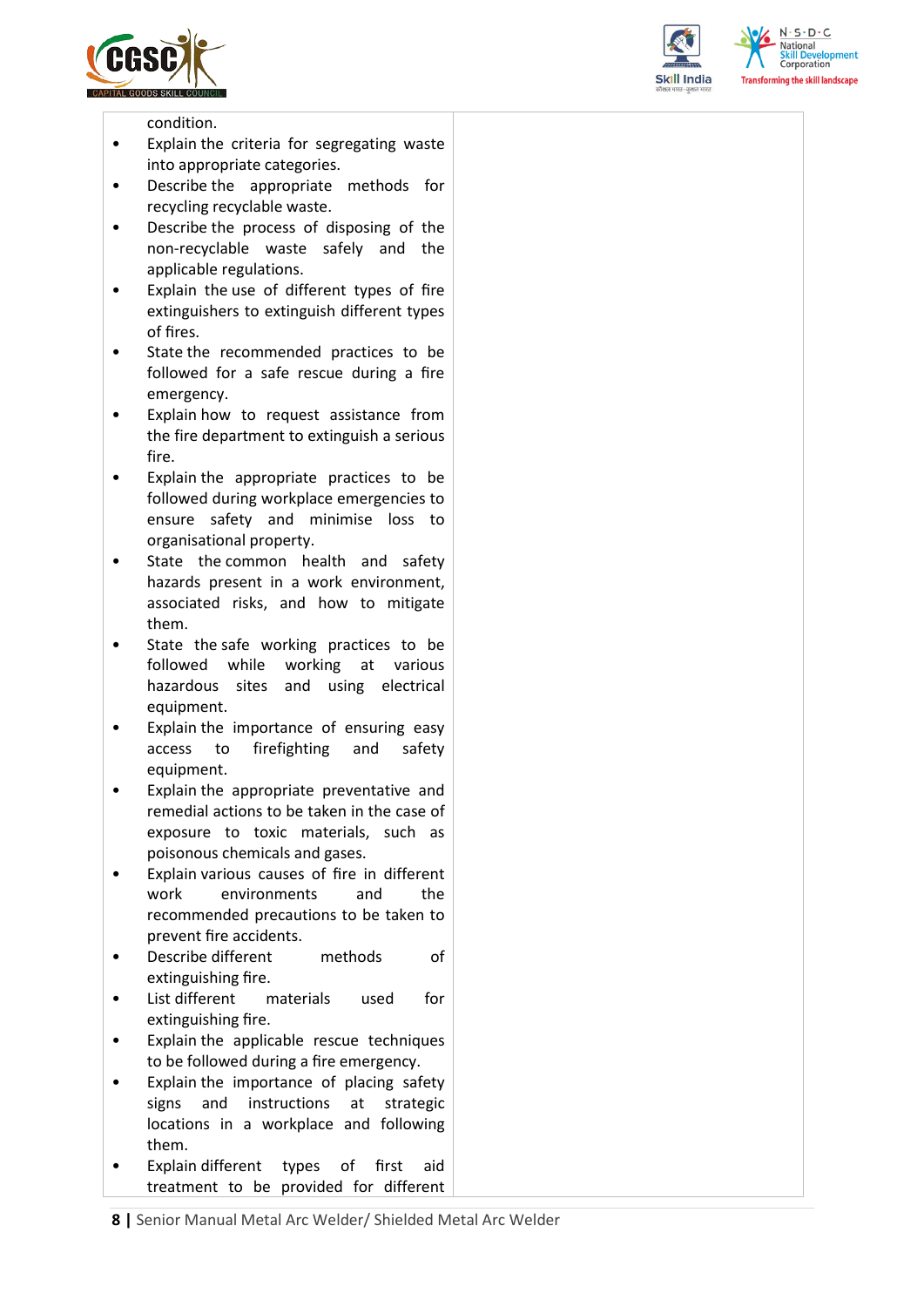





types of injuries.

- State the potential injuries associated with incorrect manual handling.
- Explain how to move an injured person safely.
- State various hazards associated with the use of various machinery, tools, implements, equipment and materials.
- Explain the importance of ensuring no obstruction and free access to fire exits.
- Explain how to free a person from electrocution safely.
- Explain how to administer appropriate first aid to an injured person.
- Explain how to perform Cardiopulmonary Resuscitation (CPR).
- Explain the importance of coordinating with the emergency services to request urgent medical assistance for persons requiring professional medical attention or hospitalisation.
- State the appropriate documentation to be carried out following a health and safety incident at work, and the relevant information to be included.
- Explain the importance and process of reviewing the health and safety conditions at work regularly or following an incident.
- Explain the importance and process of implementing appropriate changes to improve the health and safety conditions at work.

#### **Classroom Aids**

Computer, Projection Equipment, PowerPoint Presentation and Software, Facilitator's Guide, Participant's Handbook.

#### **Tools, Equipment and Other Requirements**

Personal Protective Equipment, Cleaning Equipment and Materials, Sanitizer, Soap, Mask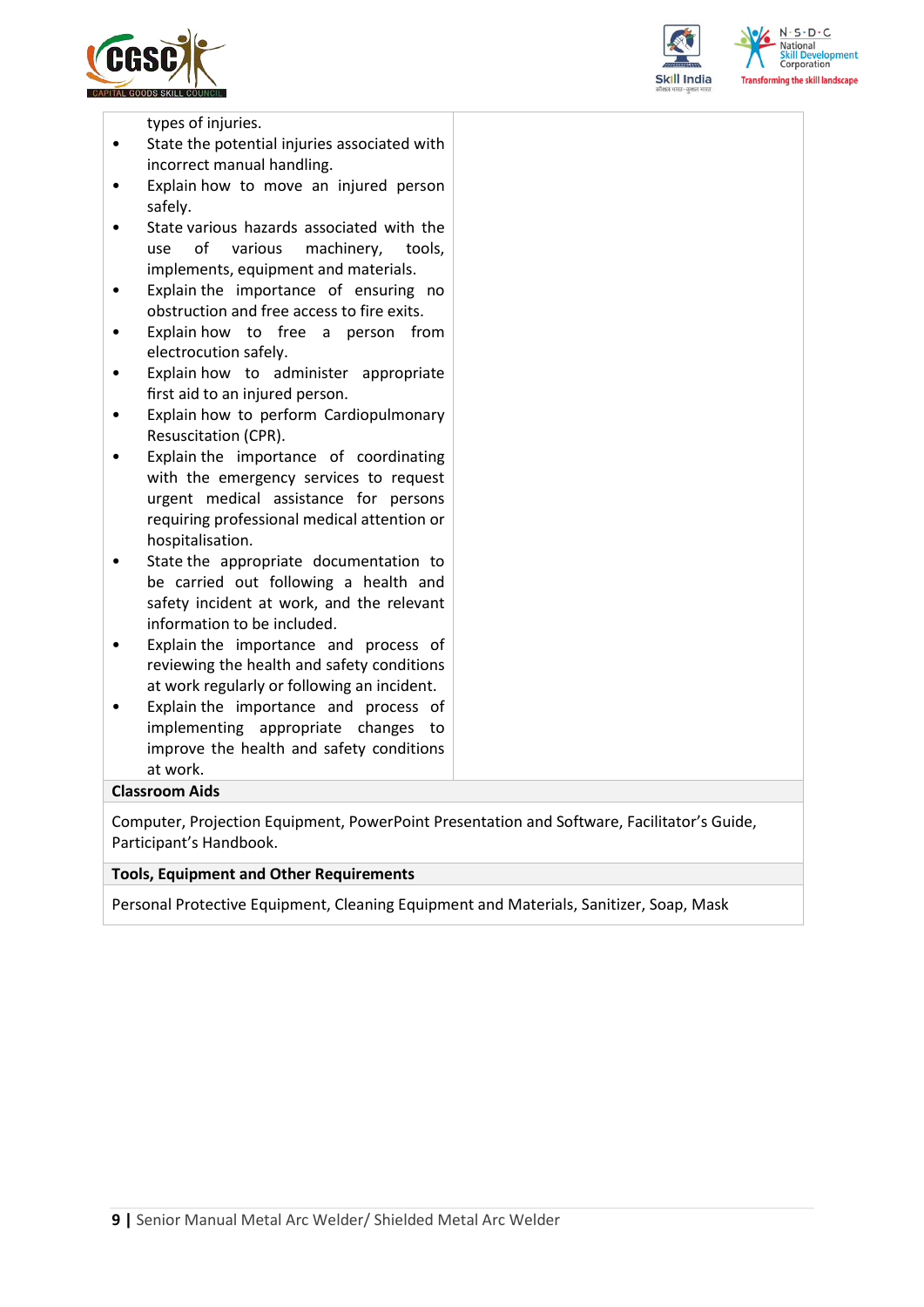



## **Module 3: Process of coordinating with co-workers to achieve work efficiency**

## *Mapped to CSC/N1336 v2.0*

- Demonstrate ways to work and communicate effectively with co-workers.
- Discuss ways to promote diversity and inclusion at the workplace.

|   | Duration: 20:00                                                                                                                                                                | Duration: 30:00                                                                                                                                                                                                     |
|---|--------------------------------------------------------------------------------------------------------------------------------------------------------------------------------|---------------------------------------------------------------------------------------------------------------------------------------------------------------------------------------------------------------------|
|   | Theory - Key Learning Outcomes                                                                                                                                                 | <b>Practical - Key Learning Outcomes</b>                                                                                                                                                                            |
|   | Explain the importance and process of<br>effective communication in the workplace.<br>to<br>effective<br>Explain the<br>barriers<br>communication and how to overcome<br>them. | Demonstrate the process of preparing the<br>$\bullet$<br>relevant documents and reports as per the<br>instructions,<br>providing<br>supervisor's<br>information<br>appropriate<br>clearly<br>and<br>systematically. |
| ٠ | Explain the importance of teamwork in an<br>organisation's and individual's success.<br>Explain the importance of active listening<br>in the work environment.                 | Demonstrate how to mentor and assist<br>$\bullet$<br>subordinates in the execution of their<br>work responsibilities.<br>Demonstrate the process of using various<br>٠                                              |
| ٠ | State the appropriate techniques to be<br>followed for active listening.                                                                                                       | resources efficiently to ensure maximum<br>utilisation and minimum wastage.                                                                                                                                         |
| ٠ | Explain the importance of tone and pitch<br>ineffective communication.<br>Explain the importance of avoiding casual<br>expletives and unpleasant terms while                   | Demonstrate how to communicate clearly<br>$\bullet$<br>politely<br>to<br>ensure<br>effective<br>and<br>communication with co-workers.<br>Demonstrate appropriate verbal and non-<br>$\bullet$                       |
|   | communicating professional circles.<br>Explain the importance of maintaining<br>discipline and ethical behaviour at work.<br>State the<br>for<br>common<br>reasons             | verbal communication that is respectful of<br>genders and disability.                                                                                                                                               |
|   | interpersonal conflict and how to resolve<br>them.                                                                                                                             |                                                                                                                                                                                                                     |
|   | Explain the importance of developing<br>effective<br>working<br>relationships<br>for<br>professional success.                                                                  |                                                                                                                                                                                                                     |
| ٠ | Describe the process of expressing and<br>addressing grievances appropriately and<br>effectively.                                                                              |                                                                                                                                                                                                                     |
|   | Explain the importance and process of<br>planning daily tasks to ensure their timely<br>completion and efficient use of time.                                                  |                                                                                                                                                                                                                     |
|   | Explain the importance of adhering to the<br>limits of authority at work.                                                                                                      |                                                                                                                                                                                                                     |
|   | Explain the importance of following the<br>applicable<br>quality<br>standards<br>and<br>timescales at work.                                                                    |                                                                                                                                                                                                                     |
|   | Explain the importance of coordinating<br>with co-workers to achieve the work<br>objectives efficiently.                                                                       |                                                                                                                                                                                                                     |
|   | Explain the<br>relevant<br>documentation<br>requirements.                                                                                                                      |                                                                                                                                                                                                                     |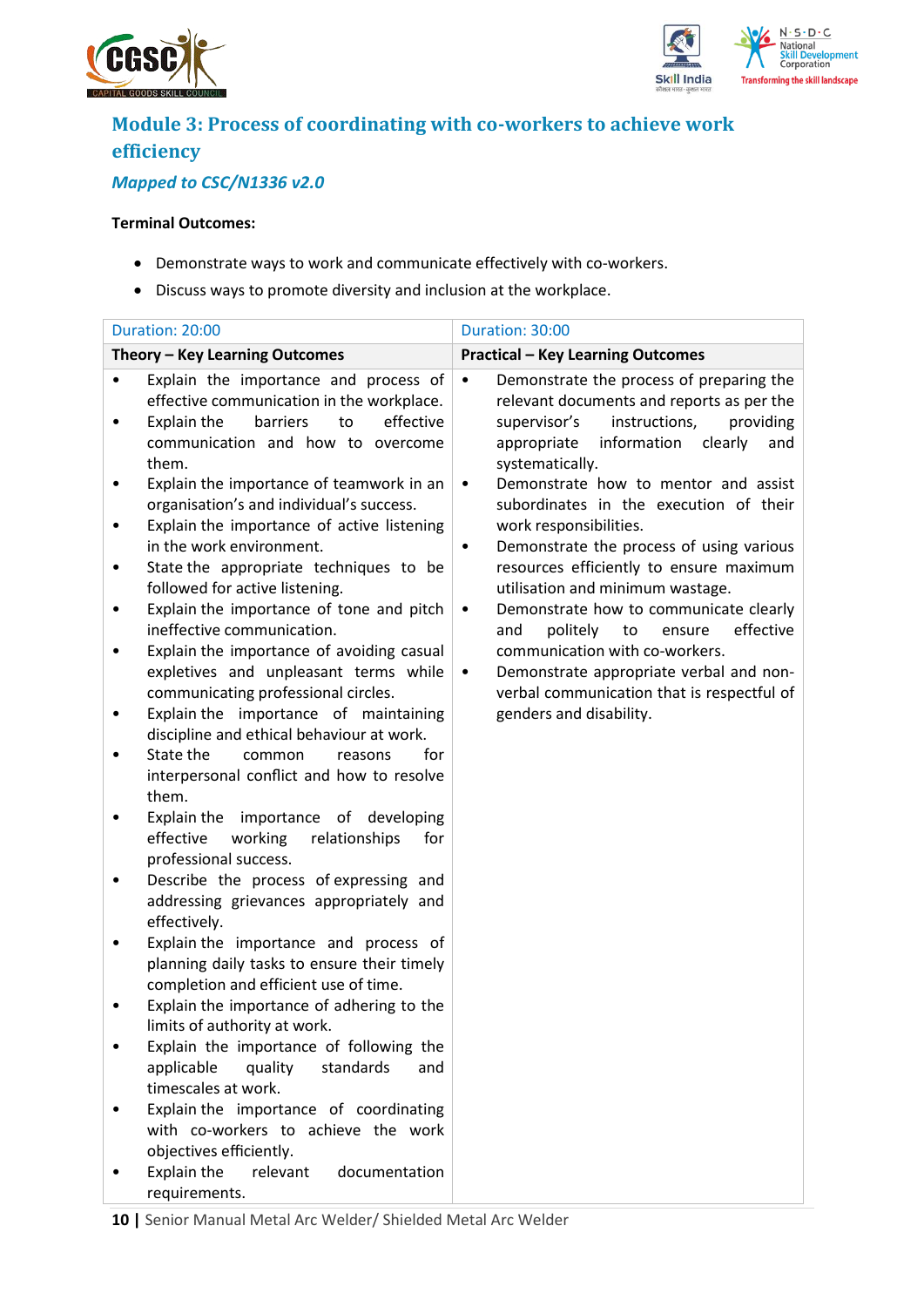



| appropriate information clearly<br>systematically in work documents.                  |  |  |
|---------------------------------------------------------------------------------------|--|--|
| State the escalation matrix to be followed<br>to deal with out of authority tasks and |  |  |
| concerns.                                                                             |  |  |
| Explain the importance and process of                                                 |  |  |
| mentoring and assisting subordinates in<br>execution<br>of their<br>the<br>work       |  |  |
| responsibilities.                                                                     |  |  |
| Explain how<br>to identify<br>possible<br>٠                                           |  |  |
| disruptions to work prevent them.                                                     |  |  |
| Explain how to use various resources                                                  |  |  |
| efficiently to ensure maximum utilisation<br>and minimum wastage.                     |  |  |
| Explain the recommended practices to be<br>٠                                          |  |  |
| followed at work to avoid and resolve                                                 |  |  |
| conflicts at work.                                                                    |  |  |
| Explain the importance and process of                                                 |  |  |
| efficient and timely dissemination of                                                 |  |  |
| information to the authorised personnel.                                              |  |  |
| Explain<br>the procedure to<br>report                                                 |  |  |
| inappropriate behaviour e.g., harassment.                                             |  |  |
| <b>Classroom Aids:</b>                                                                |  |  |
| Training Kit (Trainer Guide, Presentations). Whiteboard, Marker, Projector, Laptop    |  |  |
| <b>Tools, Equipment and Other Requirements</b>                                        |  |  |

NA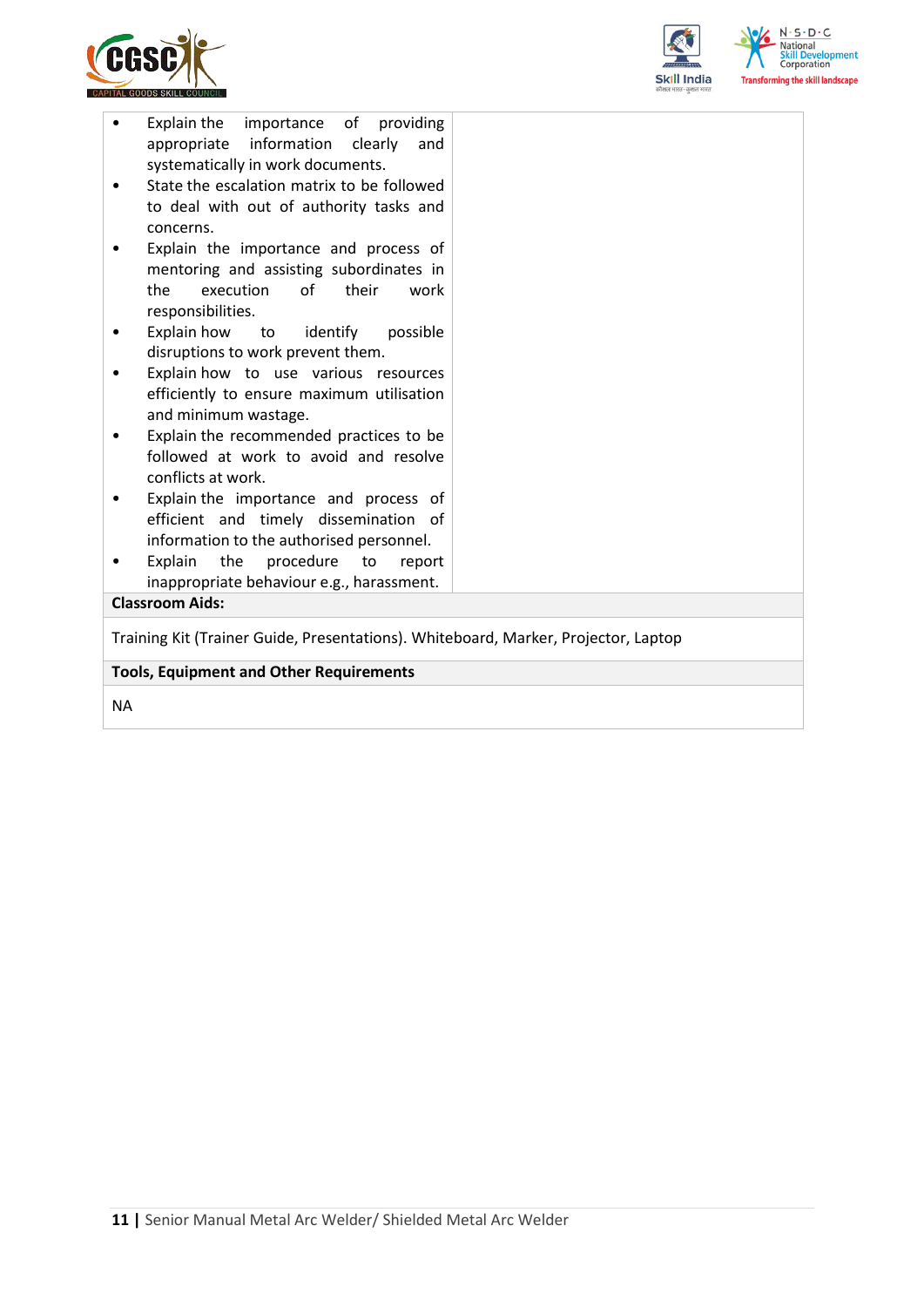



## **Module 4: Supervise and perform MMAW process**

## *Mapped to CSC/N0208, v2.0*

- Supervise preparatory activities such as lifting of workpiece, inspection of tools and equipment, selection of workpiece etc.
- Demonstrate the process of MMAW.
- Perform and supervise post-welding activities.

| Duration: 60:00                                                                                                                                                                                                                                                                                                                                                                                                                                                                                                                                                                                                                                                                                                                                                                                                                                                                                                                                                                                                                                                                                                                                                                                                                                                                                                                    | Duration: 90:00                                                                                                                                                                                                                                                                                                                                                                                                                                                                                                                                                                                                                                                                                                                                                                                                                                                                                                                                                                                                                                                                                                                                                                                                                                               |
|------------------------------------------------------------------------------------------------------------------------------------------------------------------------------------------------------------------------------------------------------------------------------------------------------------------------------------------------------------------------------------------------------------------------------------------------------------------------------------------------------------------------------------------------------------------------------------------------------------------------------------------------------------------------------------------------------------------------------------------------------------------------------------------------------------------------------------------------------------------------------------------------------------------------------------------------------------------------------------------------------------------------------------------------------------------------------------------------------------------------------------------------------------------------------------------------------------------------------------------------------------------------------------------------------------------------------------|---------------------------------------------------------------------------------------------------------------------------------------------------------------------------------------------------------------------------------------------------------------------------------------------------------------------------------------------------------------------------------------------------------------------------------------------------------------------------------------------------------------------------------------------------------------------------------------------------------------------------------------------------------------------------------------------------------------------------------------------------------------------------------------------------------------------------------------------------------------------------------------------------------------------------------------------------------------------------------------------------------------------------------------------------------------------------------------------------------------------------------------------------------------------------------------------------------------------------------------------------------------|
| Theory - Key Learning Outcomes                                                                                                                                                                                                                                                                                                                                                                                                                                                                                                                                                                                                                                                                                                                                                                                                                                                                                                                                                                                                                                                                                                                                                                                                                                                                                                     | <b>Practical - Key Learning Outcomes</b>                                                                                                                                                                                                                                                                                                                                                                                                                                                                                                                                                                                                                                                                                                                                                                                                                                                                                                                                                                                                                                                                                                                                                                                                                      |
| Discuss basic principle of welding process.<br>$\bullet$<br>Describe basic process of MMAW welding.<br>٠<br>Describe different types of welds and<br>$\bullet$<br>welding joints.<br>Describe different welding positions.<br>٠<br>Discuss the information derived from the<br>$\bullet$<br>job<br>orders,<br>Welding<br>Procedure<br>(WPS) and<br>Specification<br>engineering<br>drawings and identify the final product.<br>tools,<br>measuring<br>List<br>instruments,<br>$\bullet$<br>equipment, accessories, consumables and<br>input material required during welding<br>work.<br>Explain the selection criteria of tools,<br>$\bullet$<br>equipment, accessories, consumables,<br>measuring instruments and input material<br>for the welding work.<br>Summarise the steps to be performed for<br>$\bullet$<br>checking the availability and functioning of<br>input material, tools and equipment<br>required.<br>Summarise the steps to be performed for<br>$\bullet$<br>setting, installation and alignment of the<br>welding apparatus, workpieces, fixture<br>and electrodes as per the requirements.<br>List the steps to be performed for joint<br>٠<br>preparation process.<br>Discuss the impact of unstable welding arc<br>$\bullet$<br>on final output.<br>List the steps to be performed for MMAW<br>$\bullet$ | Read the drawing, WPS and job orders for<br>$\bullet$<br>identifying work requirements.<br>Perform the steps to prepare plan and<br>$\bullet$<br>schedule for welding activities to meet the<br>production target.<br>Role play a situation on how to give<br>$\bullet$<br>instructions to the welders and helpers<br>about the processes needed<br>to be<br>performed for achieving the production<br>target.<br>Apply appropriate ways to check the input<br>$\bullet$<br>material, tools and equipment for defects<br>before use.<br>Apply appropriate ways to check the<br>$\bullet$<br>availability of input material, tools and<br>equipment required.<br>Demonstrate the<br>standard<br>operating<br>$\bullet$<br>procedure to use tools, equipment and<br>measuring instruments required during<br>job.<br>Perform steps to check that welding<br>٠<br>apparatus is set and work pieces, fixture<br>and electrodes are installed and aligned<br>properly as per the work instructions.<br>Role play a situation on how to guide the<br>$\bullet$<br>team to set welding parameters on<br>welding machine.<br>Demonstrate how to verify the set up by<br>$\bullet$<br>running test weld specimen and obtain<br>clearance from quality control for weld |
| process.<br>Describe various MMAW operations to<br>produce different joints on different forms                                                                                                                                                                                                                                                                                                                                                                                                                                                                                                                                                                                                                                                                                                                                                                                                                                                                                                                                                                                                                                                                                                                                                                                                                                     | joint before welding.<br>Apply appropriate methods to strike and<br>$\bullet$<br>maintain a stable welding arc.                                                                                                                                                                                                                                                                                                                                                                                                                                                                                                                                                                                                                                                                                                                                                                                                                                                                                                                                                                                                                                                                                                                                               |
| of metal.<br>Discuss the importance of supervising the<br>٠<br>welding operations and mass production<br>process of components.                                                                                                                                                                                                                                                                                                                                                                                                                                                                                                                                                                                                                                                                                                                                                                                                                                                                                                                                                                                                                                                                                                                                                                                                    | Demonstrate how to weld the<br>first<br>٠<br>component and inspect it against the<br>required specifications.<br>Show how to check the quality of output<br>٠                                                                                                                                                                                                                                                                                                                                                                                                                                                                                                                                                                                                                                                                                                                                                                                                                                                                                                                                                                                                                                                                                                 |
| Discuss the importance of maintaining<br>welding parameters like voltage, current,                                                                                                                                                                                                                                                                                                                                                                                                                                                                                                                                                                                                                                                                                                                                                                                                                                                                                                                                                                                                                                                                                                                                                                                                                                                 | and correct the welding machine settings<br>to meet the required quality output.                                                                                                                                                                                                                                                                                                                                                                                                                                                                                                                                                                                                                                                                                                                                                                                                                                                                                                                                                                                                                                                                                                                                                                              |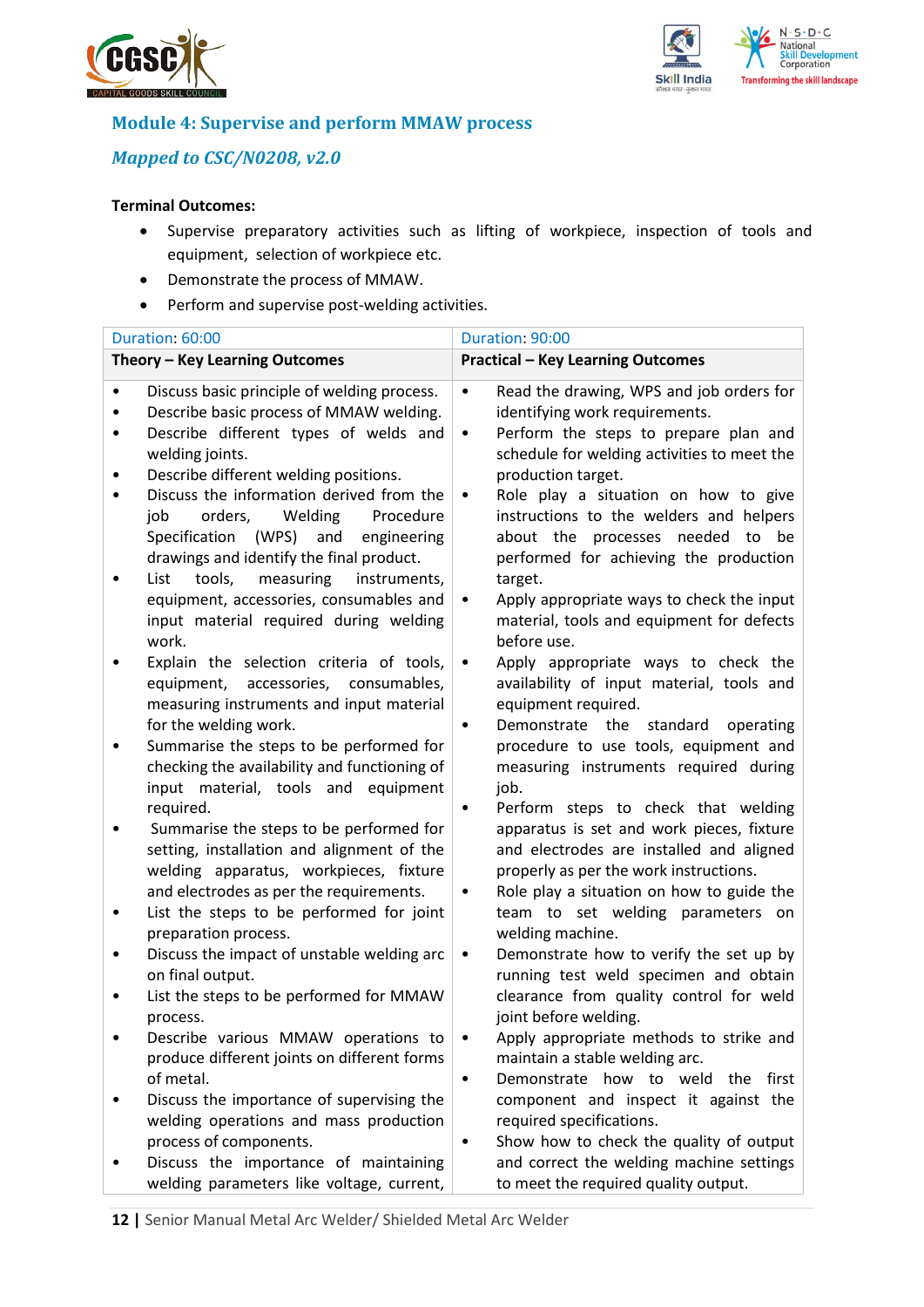

 $S \cdot D \cdot C$ ing the skill landscape

| gas flow rate, speed, electrodes distance, $\cdot$ |    |
|----------------------------------------------------|----|
| contact area, pressure etc. as per the             |    |
| Work Instructions (WI) and their impact            |    |
| on quality and quantity of output product.         | ∣∙ |

- Discuss do's and don'ts of the manufacturing process.
- Discuss the importance of monitoring process parameters during the welding and correcting them as per the requirements.
- List the steps to be performed for random sampling and quality check of finished products and reporting to the concerned person or authority.
- Discuss various inspection methods and testing techniques like visual inspection, destructive and non-destructive tests.
- List the commonly occurring defects and their remedies in the welded workpieces.
- Discuss the process of segregating, tagging and storing of damaged and ok workpieces as per organisational guidelines.
- List different methods for disposing off waste material and scrap.
- Discuss the necessary precautions to avoid any hazard and accident during welding activities.
- Discuss the documents needed to be prepared and maintained related to welding and maintenance activities.
- Demonstrate organizational specified procedure of MMAW process to produce weld joints in all positions.
- Show how to maintain correct angle of torch, travel speed, direction of weld and feed as per requirement during the welding operation.
- Read the measurement gauges and monitor the process parameters to maintain the quality standards.
- Show how to correct the process parameters to maintain the quality standards.
- Employ appropriate ways of measuring and comparing welded piece dimensions with the specified dimensions in the job orders.
- Demonstrate steps to be performed for random sampling and quality inspection of finished products.
- Role play a situation on how to provide feedback on random sampling and quality inspection of finished products to the concerned person or authority for corrective action.
- Employ appropriate testing methods like destructive and non-destructive tests for checking the quality of welded workpiece.
- Demonstrate how to check that welded pieces are segregated, tagged and stored as per organisational guidelines.
- Employ appropriate ways for checking the machine operations for any defects in the component.
- Role play a situation to communicate the defects in the machine and its components to supervisor/ maintenance team for correction.
- Show how to dispose waste as per organisational guidelines.

### **Classroom Aids:**

Whiteboard, marker pen, projector

#### **Tools, Equipment and Other Requirements**

- Basic tool box, Work bench with vice
- Hammer, Chisel set, Centre punch 9mm x 127mm, Dividers 20 cm, Wire brush 15 cm x 3.7 mm, Spark lighter, Number punch 6 mm and letter punch 6 mm, Scriber 15 cm, Tongs holding
- Steel rule, Screw driver set, Hacksaw frame adjustable 30 cm, Magnifying glass 15 cm, Weld measuring gauge fillet and butt, file set, Steel tape 182 cm flexible in case, Try square
- Rubber hose clips, Spindle key (for opening cylinder valve), Pressure regulator oxygen double stage, Pressure regulator acetylene regulator, Tip cleaner, Outfit spanner
- Power hacksaw, Portable grinder

**13 |** Senior Manual Metal Arc Welder/ Shielded Metal Arc Welder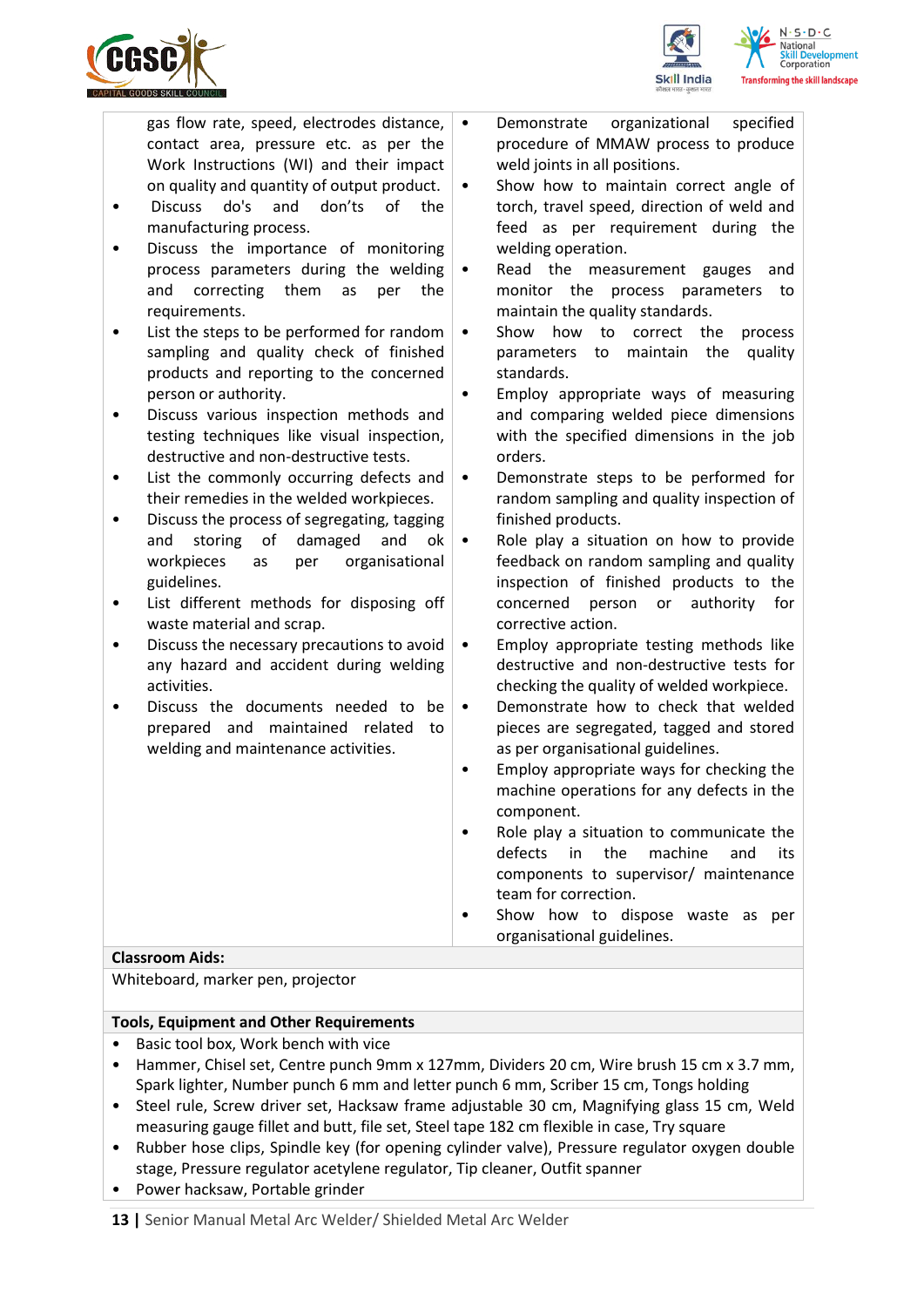



- Power source, MMAW welding set
- Dye penetrant test kit, Ultrasonic testing kit, Magnetic particle testing kit, X-ray testing kit
- Hand book, job orders, work order, completion material requests, and Technical Reference Books.
- **Safety materials**: Fire extinguisher, welding helmet, Leather sleeves, leather safety gloves, leather aprons, safety glasses with side shields, ear plug, safety shoes and first-aid kit
- **Cleaning material**: Tip cleaner, wire brush (M.S.), cleaning agents, cleaning cloth, waste container, dust pan and brush set, liquid soap, hand towel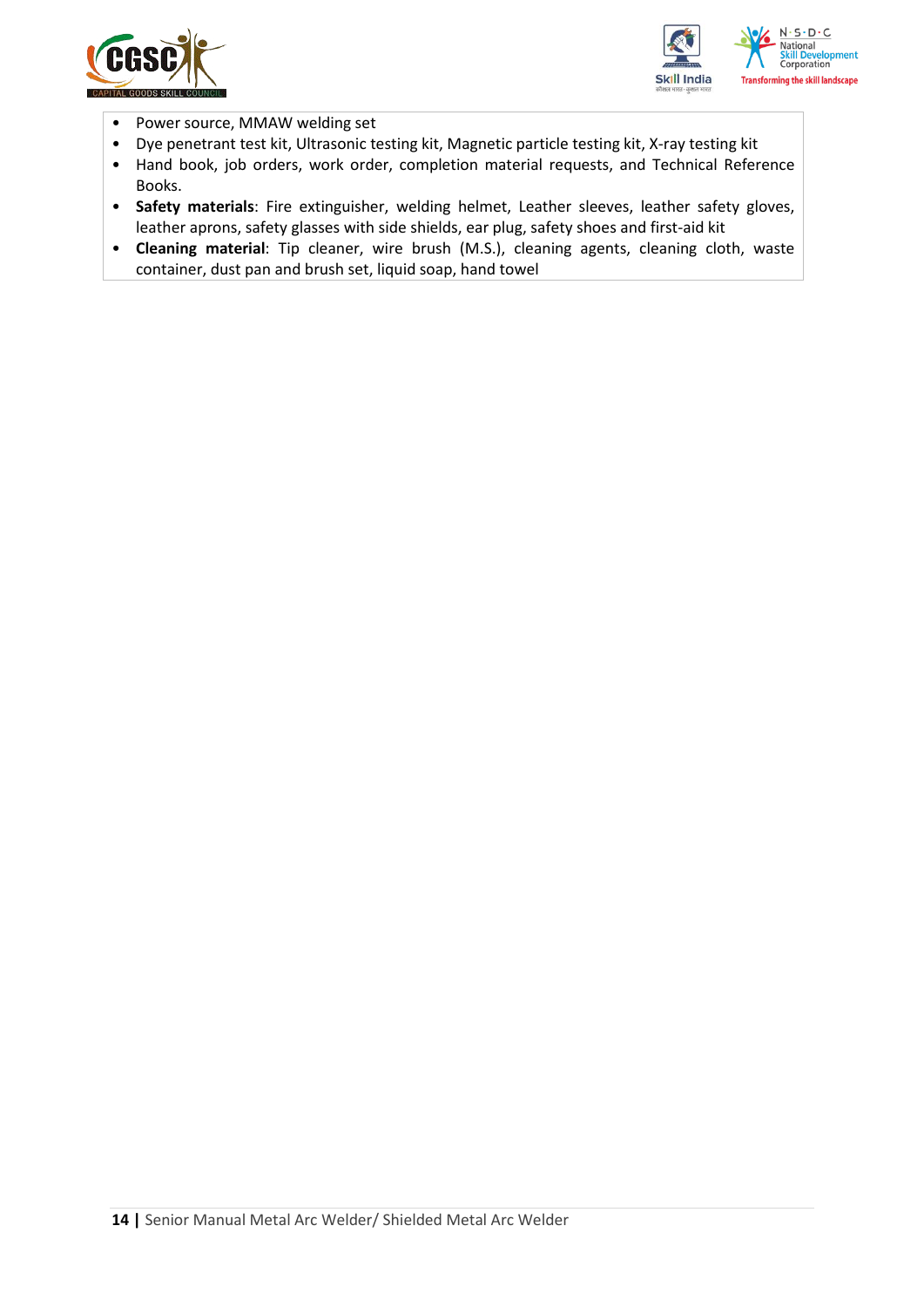



## **Module 5: Perform oxy gas cutting operations**

## *Mapped to CSC/N0201, v2.0*

- Identify tools and equipment required for oxy gas cutting operations.
- Perform the steps to carry out preparatory activities such as lifting of workpiece, inspection of tools and equipment, selection of workpiece etc.
- Demonstrate the process of oxy gas cutting process.
- Perform the steps to carry out post-cutting activities.

|   | Duration: 36:00                                                                                                                                                                                                                 | Duration: 70:00                                                                                                                                                                                                                                                      |     |
|---|---------------------------------------------------------------------------------------------------------------------------------------------------------------------------------------------------------------------------------|----------------------------------------------------------------------------------------------------------------------------------------------------------------------------------------------------------------------------------------------------------------------|-----|
|   | Theory - Key Learning Outcomes                                                                                                                                                                                                  | <b>Practical - Key Learning Outcomes</b>                                                                                                                                                                                                                             |     |
| ٠ | Discuss basic principle of oxy gas cutting<br>process.<br>Describe various cutting operations.<br>Describe properties of various materials<br>such as mild steel, high tensile/special<br>steel and other appropriate metal and | Read the drawing, WPS and job orders for<br>$\bullet$<br>identifying work requirements.<br>Apply appropriate ways of checking the<br>$\bullet$<br>input material, tools and equipment for<br>defects before use.<br>Demonstrate<br>the<br>standard<br>operating<br>٠ |     |
| ٠ | used for gas cutting.<br>Discuss the information derived from the<br>orders,<br>Welding<br>Procedure<br>job<br>Specification (WPS)<br>and<br>engineering<br>drawings and identify the final product.                            | procedure to use tools, equipment and<br>measuring instruments required during<br>job.<br>Show how to prepare the work area for<br>$\bullet$<br>cutting activities.                                                                                                  |     |
| ٠ | tools,<br>measuring<br>List<br>instruments,<br>equipment, accessories, consumables and<br>input material required during oxy gas<br>cutting work.                                                                               | Show how to set the oxy-gas cutting<br>$\bullet$<br>apparatus and cutting parameters as per<br>the work instructions.<br>Perform<br>steps to light,<br>adjust<br>٠                                                                                                   | and |
|   | Explain the selection criteria of tools,<br>equipment, accessories, consumables,<br>measuring instruments and input material<br>for the oxy gas cutting work.                                                                   | extinguish the cutting arc.<br>Apply appropriate ways to mark the<br>$\bullet$<br>correct measurements on the workpiece<br>as specified in drawing or WPS.                                                                                                           |     |
| ٠ | Discuss the organisational process of<br>collecting and arranging tools, equipment,<br>consumables,<br>accessories,<br>measuring<br>instruments and input material from the<br>store.                                           | Demonstrate<br>organizational<br>specified<br>$\bullet$<br>procedure of starting gas cutting machine<br>and performing oxy gas cutting process.<br>Show how to adjust cylinder valves and<br>$\bullet$<br>regulator for operating pressure to                        |     |
|   | Summarise the steps to be performed for<br>checking the input material, tools and<br>equipment before use.                                                                                                                      | achieve required specifications.<br>Demonstrate various cutting operations<br>$\bullet$<br>correctly and produce thermal cuts in                                                                                                                                     |     |
| ٠ | Discuss the importance of maintaining<br>cutting parameters as per the Work<br>Instructions (WI) and their impact on<br>quality and quantity of output product.                                                                 | various forms of material.<br>Employ appropriate ways of measuring<br>٠<br>and comparing cut piece dimensions with<br>the specified dimensions in the job orders.                                                                                                    |     |
|   | Discuss the need of flashback arrestor in<br>the gas cutting setup.                                                                                                                                                             | Show how to shut down the cutting<br>٠<br>equipment and remove the workpiece                                                                                                                                                                                         |     |
|   | Describe various types of flame such as<br>neutral, carburizing and oxidizing and their<br>impact on cutting.<br>Discuss effect of oil, grease, scale or dirt                                                                   | after completion of cutting activities.<br>Demonstrate<br>appropriate<br>inspection<br>method to check the quality of cut<br>workpieces.                                                                                                                             |     |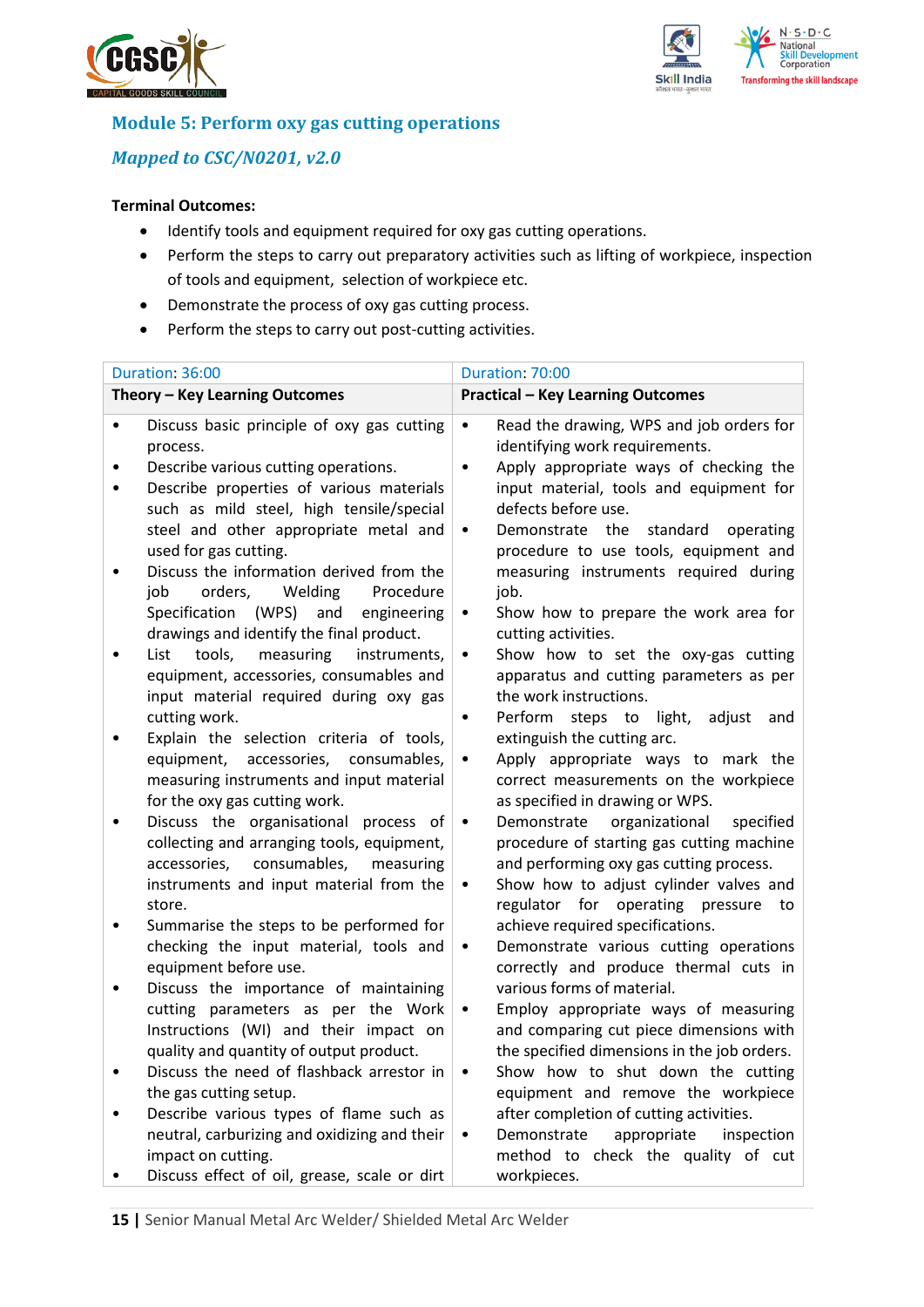



on the cutting process.

- Describe methods to mark the measurements on the workpiece.
- List the steps to be performed for oxy gas cutting process.
- Describe various cutting operations or techniques to produce cuts on different forms of metal.
- Explain the process of evaluating the irregularities of cut work piece as per the specified quality standards.
- Discuss post cutting processes like inspection, cleaning, maintenance etc.
- Explain methods of inspecting the quality of cut workpieces.
- List the commonly occurring defects and their remedies in the cut workpieces.
- Discuss effect of oil, grease, scale or dirt on the cutting process.
- Discuss the process of segregating, tagging and storing of damaged and ok workpieces as per organisational guidelines.
- List different methods for disposing off waste material and scrap.
- Discuss emergency procedures for backfires, flashback and other fires.
- Discuss the necessary precautions to avoid any hazard and accident during cutting activities.

#### **Classroom Aids:**

Whiteboard, marker pen, projector

#### **Tools, Equipment and Other Requirements**

- Basic tool box, Work bench with vice
- Oxygen cylinder 7m<sup>3</sup>, acetylene cylinder 6m<sup>3</sup>, oxygen pressure regulator; acetylene pressure regulator; flashback arrestors; cutting torch; rubber hoses; cutting nozzles; trolley to secure oxygen and acetylene cylinders; chain to secure oxygen and acetylene cylinders; lighter/ flint; spanner set; spindle key; non-return valves; spade guides; radius guide; bevel guide; gas welding/ cutting table 822 cm x 92 cm x 60 cm; surface plate; scriber - 15 cm; dividers 20 cm; calliper outside 15 cm; prick punch; chisel cold flat - 19 mm; centre punch – 9 mm x 127 mm; rule 60 cm; two fold; brass toped to read inches and mm; hammer scaling 0.25 kg with handle; steel rule - 30 cm to read inch and millimetre; Vernier calliper - digital - 0- 150 mm; ball peen hammer with handle - 0.25 kg; cross peen hammer with handle - 0.25 kg; holding tongs - 30 cm; wire brush – 15 cm x 3.7 cm and double ended spanner
- Hand book, job orders, work order, completion material requests, and Technical Reference Books.
- **Safety materials**: Fire extinguisher, welding helmet, Leather sleeves, leather safety gloves, leather aprons, safety glasses with side shields, ear plug, safety shoes and first-aid kit
- **Cleaning material**: Tip cleaner, wire brush (M.S.), cleaning agents, cleaning cloth, waste container, dust pan and brush set, liquid soap, hand towel
- Demonstrate procedure to segregate, tag and store cut pieces as per organisational guidelines.
	- Demonstrate organisational procedure of cleaning and storing all the tools, machine and equipment after completion of work.
- Employ appropriate ways for checking the machine operations for any defects in the component.
- Show how to dispose waste as per organisational guidelines.
- Perform steps to report to the supervisor about any problems faced or anticipated during the complete process.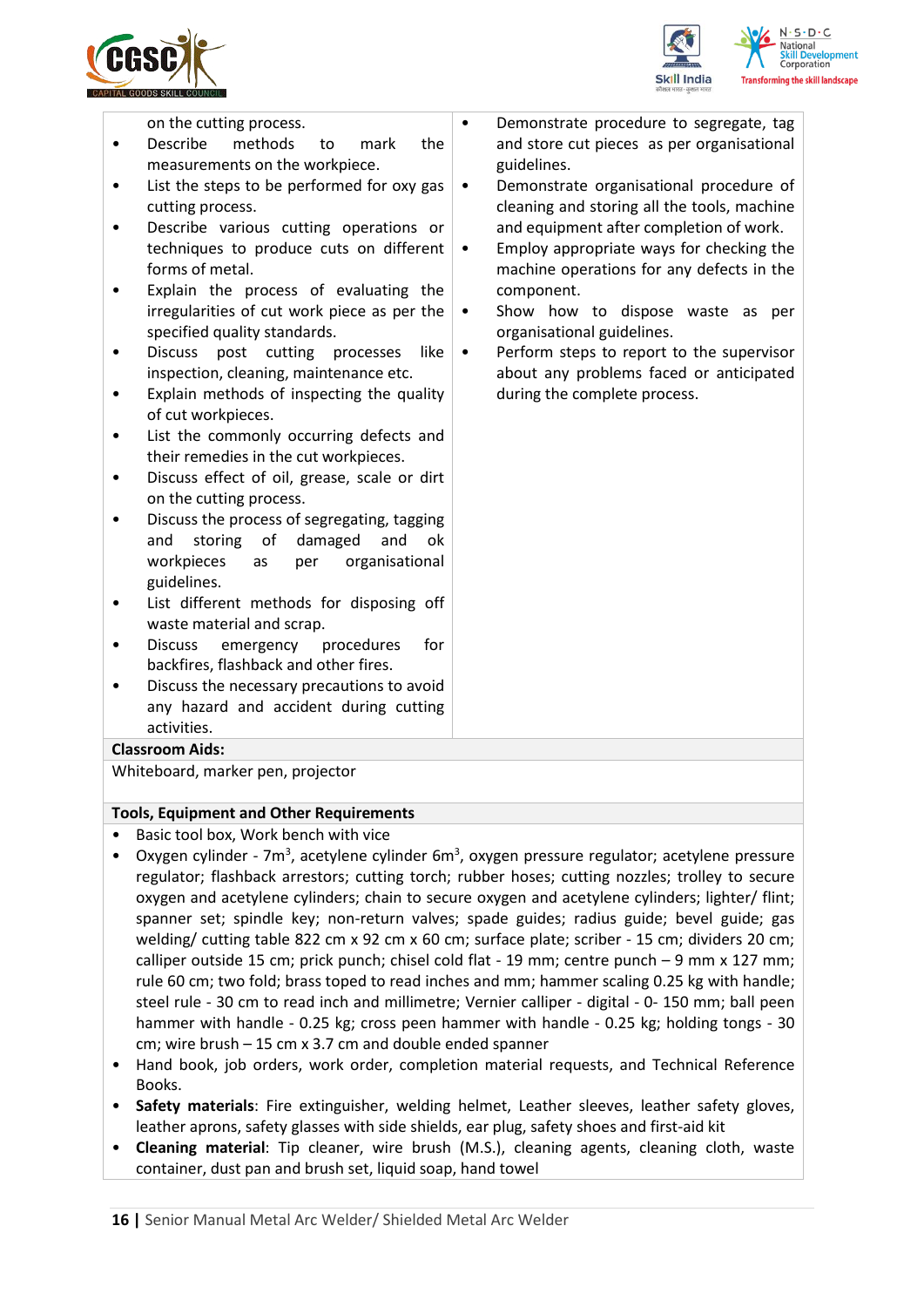



## **Module 6: Perform plasma arc cutting operations**

## *Mapped to CSC/N0207, v2.0*

- Identify tools and equipment required for plasma arc cutting operations.
- Perform the steps to carry out preparatory activities such as lifting of workpiece, inspection of tools and equipment, selection of workpiece etc.
- Demonstrate the process of plasma arc cutting process.
- Perform the steps to carry out post-cutting activities.

| Duration: 36:00                                                                                                                                                                       | Duration: 70:00                                                                                                                                                                                                 |
|---------------------------------------------------------------------------------------------------------------------------------------------------------------------------------------|-----------------------------------------------------------------------------------------------------------------------------------------------------------------------------------------------------------------|
| Theory - Key Learning Outcomes                                                                                                                                                        | <b>Practical - Key Learning Outcomes</b>                                                                                                                                                                        |
| Discuss basic principle of plasma arc<br>cutting process and its process flow.<br>Describe various plasma arc cutting                                                                 | Read the drawing, WPS and job orders for<br>$\bullet$<br>identifying work requirements.<br>Apply appropriate ways of checking the<br>$\bullet$                                                                  |
| operations.<br>List<br>tools,<br>measuring<br>instruments,<br>equipment, accessories, consumables and<br>input material required during plasma arc<br>cutting work.                   | input material, tools and equipment for<br>defects before use.<br>Demonstrate the<br>standard<br>operating<br>٠<br>procedure to use tools, equipment and<br>measuring instruments required during               |
| Explain the selection criteria of tools,<br>accessories, consumables,<br>equipment,<br>measuring instruments and input material<br>for the plasma arc cutting work.                   | job.<br>Show how to prepare the work area for<br>٠<br>plasma arc cutting activities.<br>Show how to set the plasma arc cutting<br>٠                                                                             |
| Discuss the organisational process of<br>collecting and arranging tools, equipment,<br>consumables,<br>accessories,<br>measuring<br>instruments and input material from the<br>store. | apparatus and cutting parameters as per<br>the work instructions.<br>Perform steps to light,<br>adjust<br>and<br>$\bullet$<br>extinguish the plasma arc cutting arc.<br>Apply appropriate ways to mark the<br>٠ |
| Summarise the steps to be performed for<br>checking the input material, tools and<br>equipment before use.                                                                            | correct measurements on the workpiece<br>as specified in drawing or WPS.<br>organizational<br>specified<br>Demonstrate<br>٠                                                                                     |
| Discuss the importance of maintaining<br>plasma arc cutting parameters as per the<br>Work Instructions (WI) and their impact                                                          | procedure of starting plasma arc cutting<br>machine and performing<br>plasma<br>arc<br>cutting process.                                                                                                         |
| on quality and quantity of output product.<br>Describe importance of torch to arc<br>in relation to thickness<br>distance<br>of<br>materials, types of torches and gases.             | Demonstrate various plasma arc cutting<br>٠<br>operations correctly and produce thermal<br>cuts in various forms of material.<br>Show how to maintain correct angles of<br>$\bullet$                            |
| Discuss factors that impact nozzle life.<br>Describe<br>methods<br>to<br>mark<br>the                                                                                                  | torch and right speed for cutting during<br>the cutting operations.                                                                                                                                             |
| measurements on the workpiece.<br>List the steps to be performed for plasma<br>arc cutting process.                                                                                   | Employ appropriate ways of measuring<br>and comparing cut piece dimensions with<br>the specified dimensions in the job orders.                                                                                  |
| Describe various plasma arc cutting<br>operations or techniques to produce cuts<br>on different forms of metal.                                                                       | Show how to shut down the plasma arc<br>cutting equipment and<br>remove<br>the<br>workpiece after completion of cutting                                                                                         |
| Describe gouging and<br>back gouging<br>principles, methods and procedures.                                                                                                           | activities.<br>Demonstrate<br>appropriate<br>inspection<br>٠                                                                                                                                                    |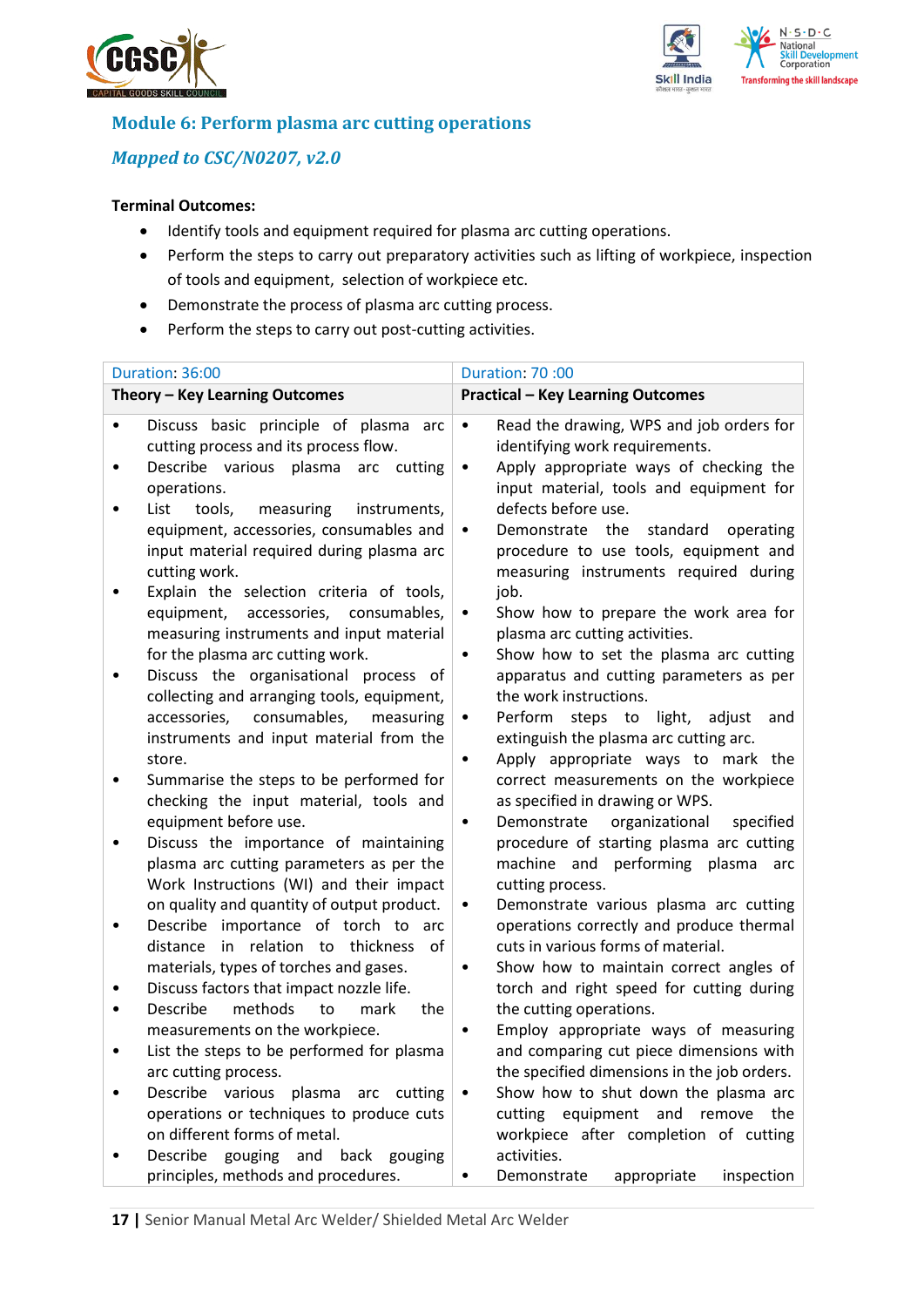



- Explain the process of evaluating the irregularities of cut work piece as per the specified quality standards.
- Discuss post cutting processes like inspection, cleaning, maintenance etc.
- Explain methods of inspecting the quality of cut workpieces.
- List the commonly occurring defects and their remedies in the cut workpieces.
- Discuss effect of oil, grease, scale or dirt on the cutting process.
- Discuss the process of segregating, tagging and storing of damaged and ok workpieces as per organisational guidelines.
- List different methods for disposing off waste material and scrap.
- Discuss emergency procedures for backfires, flashback and other fires.
- Discuss the necessary precautions to avoid any hazard and accident during cutting activities.

method to check the quality of cut workpieces.

- Demonstrate procedure to segregate, tag and store cut pieces as per organisational guidelines.
- Demonstrate organisational procedure of cleaning and storing all the tools, machine and equipment after completion of work.
- Employ appropriate ways for checking the machine operations for any defects in the component.
- Show how to dispose waste as per organisational guidelines.
- Perform steps to report to the supervisor about any problems faced or anticipated during the complete process.

#### **Classroom Aids:**

Whiteboard, marker pen, projector

#### **Tools, Equipment and Other Requirements**

- Basic tool box, Work bench with vice
- Micro plasma welding machine 25 ampere; plasma power source; pilot arc ignition system; torch; portable straight line cutter; profile cutting machine; air filter with regulator; burner; electrode; compressor; nozzle; electrode holder; contact tube; gas supply system; cooling system; earthing clamp; connecting leads and cable; air plasma cutting system with standard accessories and compressor
- Hand book, job orders, work order, completion material requests, and Technical Reference Books.
- **Safety materials**: Fire extinguisher, welding helmet, Leather sleeves, leather safety gloves, leather aprons, safety glasses with side shields, ear plug, safety shoes and first-aid kit
- **Cleaning material**: Tip cleaner, wire brush (M.S.), cleaning agents, cleaning cloth, waste container, dust pan and brush set, liquid soap, hand towel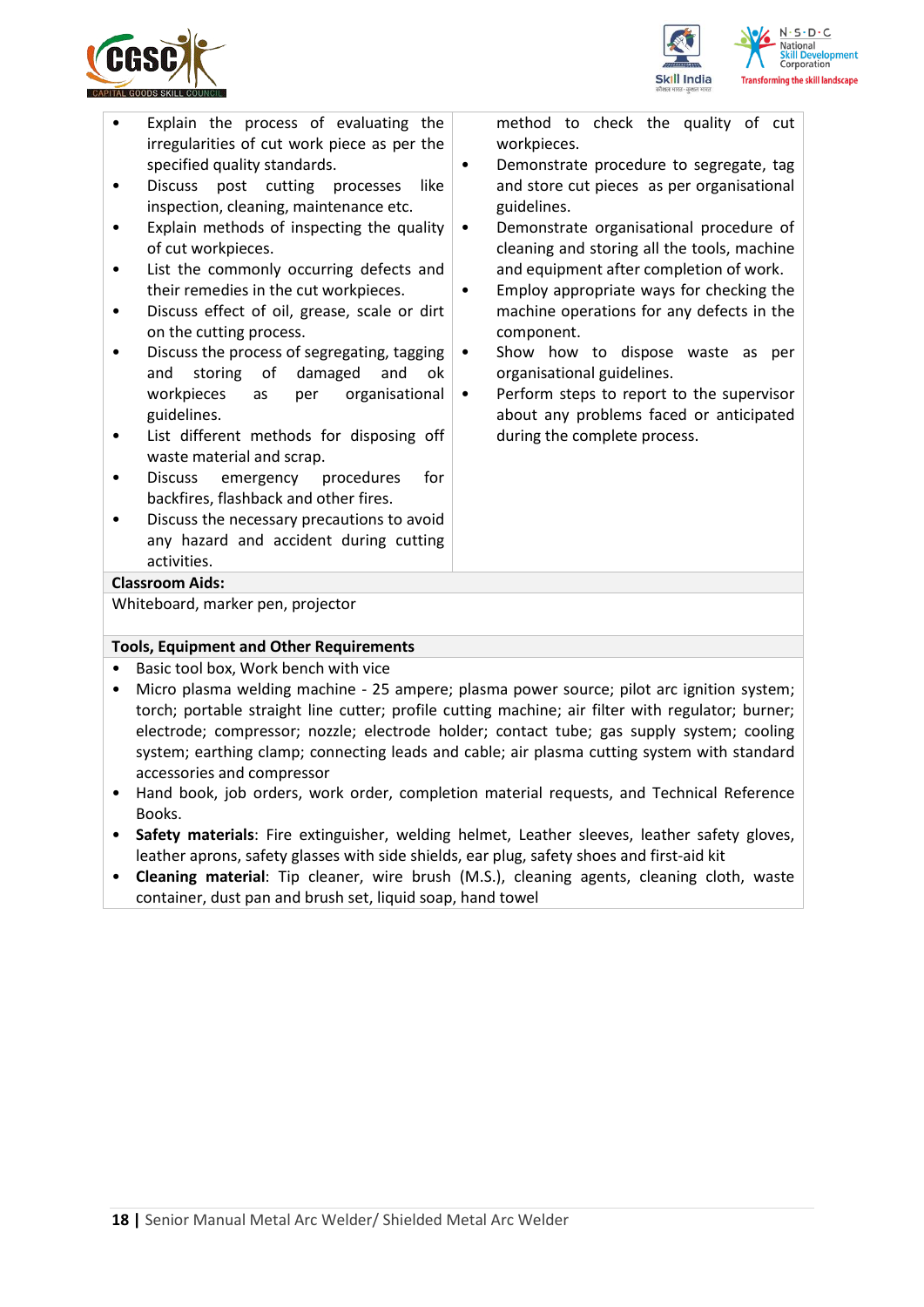



## **Module 7: Perform submerged arc welding process**

## *Mapped to CSC/N0211, v2.0*

- Perform the steps to carry out preparatory activities such as lifting of workpiece, inspection of tools and equipment, selection of workpiece etc.
- Demonstrate the process of submerged arc welding.
- Perform the steps to carry out post-welding activities.

| Duration: 60:00                                                                                                                                                                                                | Duration: 90:00                                                                                                                                                                                                                                                     |  |  |
|----------------------------------------------------------------------------------------------------------------------------------------------------------------------------------------------------------------|---------------------------------------------------------------------------------------------------------------------------------------------------------------------------------------------------------------------------------------------------------------------|--|--|
| Theory - Key Learning Outcomes                                                                                                                                                                                 | <b>Practical - Key Learning Outcomes</b>                                                                                                                                                                                                                            |  |  |
| Describe basic process of submerged arc<br>welding.<br>List<br>measuring<br>tools,<br>instruments,<br>equipment, accessories, consumables and<br>input material required during submerged<br>arc welding work. | Read the drawing, WPS, PQR and job<br>$\bullet$<br>orders for identifying work requirements.<br>Apply appropriate ways of checking the<br>$\bullet$<br>input material, tools and equipment for<br>defects before use.<br>Demonstrate the standard<br>operating<br>٠ |  |  |
| Explain the selection criteria of tools,<br>equipment, accessories, consumables,<br>measuring instruments and input material<br>for the submerged arc welding work.<br>Discuss the organisational process of   | procedure to use tools, equipment and<br>measuring instruments required during<br>job.<br>Show how to select suitable wire/flux<br>$\bullet$<br>combination and re-dry it at the suitable                                                                           |  |  |
| collecting and arranging tools, equipment,<br>consumables,<br>accessories,<br>measuring<br>instruments and input material from the<br>store.                                                                   | temperature.<br>Show how to prepare the materials for<br>$\bullet$<br>welding process.<br>Show how to set the submerged arc<br>$\bullet$                                                                                                                            |  |  |
| Summarise the steps to be performed for<br>checking the input material, tools and<br>equipment before use.                                                                                                     | welding apparatus and its parameters as<br>per the work instructions.<br>Demonstrate organisational procedure of<br>$\bullet$                                                                                                                                       |  |  |
| Discuss the importance of maintaining<br>submerged arc welding parameters as per<br>the Work Instructions (WI) and their<br>impact on quality and quantity of output<br>product.                               | verifying set up by running test weld<br>specimen.<br>Show how to fill the flux in the hopper and<br>٠<br>direct the nozzle or gravity feed over weld<br>line.                                                                                                      |  |  |
| List the steps to be performed for joint<br>preparation process.                                                                                                                                               | Demonstrate how to position the weld<br>$\bullet$<br>line, electrode etc. while producing the                                                                                                                                                                       |  |  |
| List the steps to be performed for<br>submerged arc welding process.                                                                                                                                           | different position joints i.e. linear joint,<br>radial joint and circular joints.                                                                                                                                                                                   |  |  |
| Describe<br>various<br>submerged<br>arc<br>operations to produce different joints on<br>different forms of metal.                                                                                              | organizational<br>Demonstrate<br>specified<br>$\bullet$<br>procedure of starting submerged<br>arc<br>machine and performing submerged arc                                                                                                                           |  |  |
| Describe linear joint, radial joint and<br>circular joints.                                                                                                                                                    | welding process for producing different<br>type of joints.                                                                                                                                                                                                          |  |  |
| Discuss the importance of monitoring<br>parameters<br>machine<br>and<br>process<br>during the<br>operation<br>welding<br>and<br>correcting them as per the requirements.                                       | Show how to adjust wire stick-out and<br>maintain correct angle of torch, travel<br>speed, direction of weld, wire feed etc. as<br>per requirement during the welding                                                                                               |  |  |
| finishing processes such as<br>Describe<br>removing extra material, hammering<br>workpiece into desired shape etc. as per                                                                                      | operation.<br>Read the<br>measurement<br>gauges<br>and<br>$\bullet$<br>monitor the process parameters<br>and                                                                                                                                                        |  |  |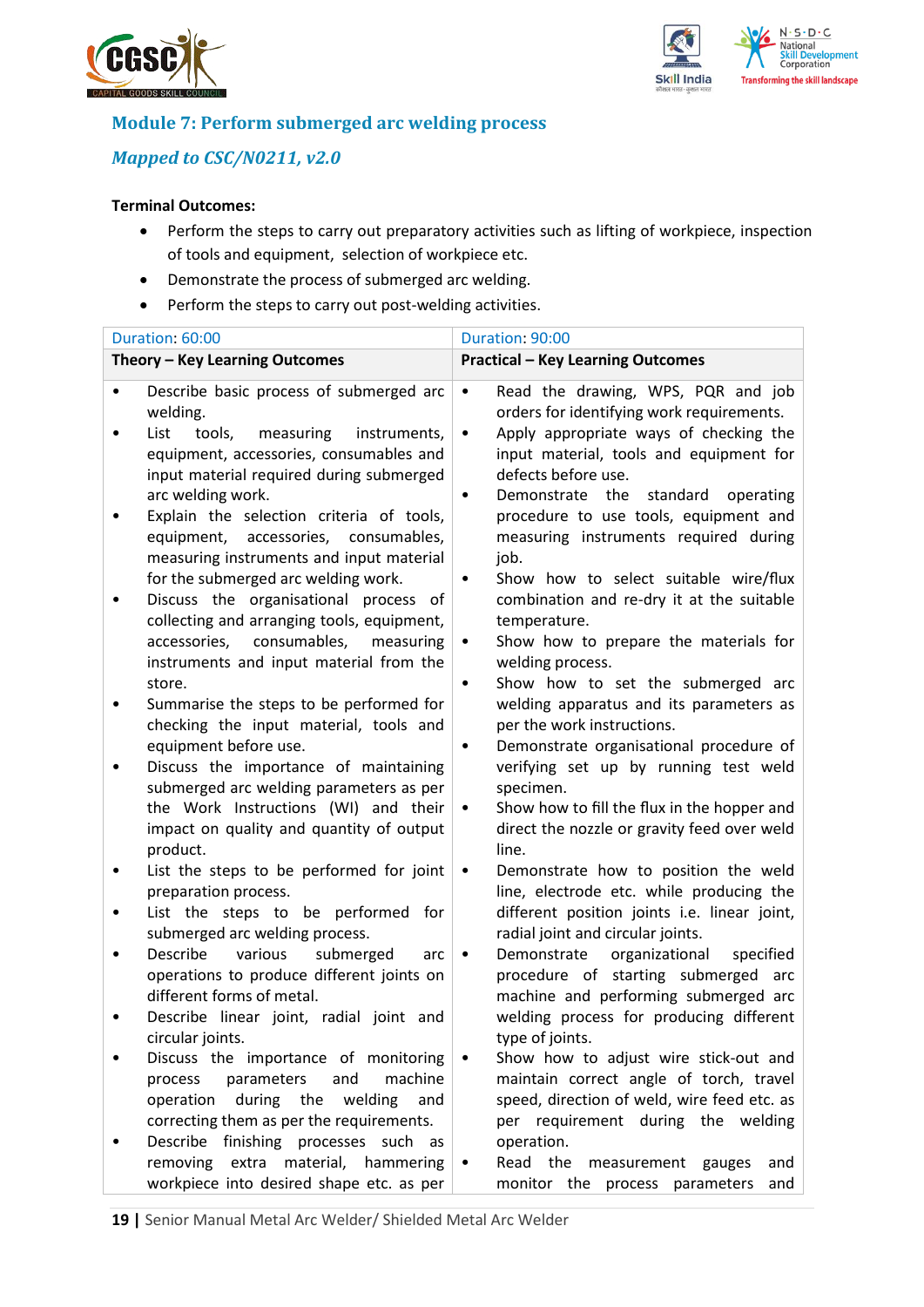



the required specifications.

- Discuss post welding processes like inspection, cleaning, maintenance etc.
- Explain methods of inspecting the quality of welded workpieces.
- List the commonly occurring defects and their remedies in the welded workpieces.
- Describe various testing techniques like visual, destructive and non-destructive.
- Discuss the process of storing weldment as per organisational guidelines.
- List different methods for disposing off waste material and scrap.
- Discuss the necessary precautions to avoid any hazard and accident during welding activities.

machine operation to maintain the quality standards.

- Apply appropriate ways to check and repair the extra material and bulges from the hammered welded piece to get the desired shape as per the required specifications.
- Show how to shut down the welding equipment and remove the workpiece after completion of welding activities.
- Demonstrate appropriate inspection method to check the quality of welded workpieces.
- Show how to re-weld the work piece to remove the defects.
- Demonstrate organisational procedure of cleaning and storing the weldment, all the tools, machine and equipment after completion of work.
- Employ appropriate ways for checking the machine operations for any defects in the component.
- Show how to dispose waste as per organisational guidelines.
- Perform steps to report to the supervisor about any problems faced or anticipated during the complete process.

#### **Classroom Aids:**

Whiteboard, marker pen, projector

#### **Tools, Equipment and Other Requirements**

- Basic tool box, Work bench with vice
- Hammer, Chisel set, Centre punch 9mm x 127mm, Dividers 20 cm, Wire brush 15 cm x 3.7 mm, Spark lighter, Number punch 6 mm and letter punch 6 mm, Scriber 15 cm, Tongs holding
- Steel rule, Screw driver set, Hacksaw frame adjustable 30 cm, Magnifying glass 15 cm, Weld measuring gauge fillet and butt, file set, Steel tape 182 cm flexible in case, Try square
- Rubber hose clips, Spindle key (for opening cylinder valve), Pressure regulator oxygen double stage, Pressure regulator acetylene regulator, Tip cleaner, Outfit spanner
- Power hacksaw, Portable grinder
- Power source, Submerged arc welding set
- Dye penetrant test kit, Ultrasonic testing kit, Magnetic particle testing kit, X-ray testing kit
- Hand book, job orders, work order, completion material requests, and Technical Reference Books.
- **Safety materials**: Fire extinguisher, welding helmet, Leather sleeves, leather safety gloves, leather aprons, safety glasses with side shields, ear plug, safety shoes and first-aid kit
- **Cleaning material**: Tip cleaner, wire brush (M.S.), cleaning agents, cleaning cloth, waste container, dust pan and brush set, liquid soap, hand towel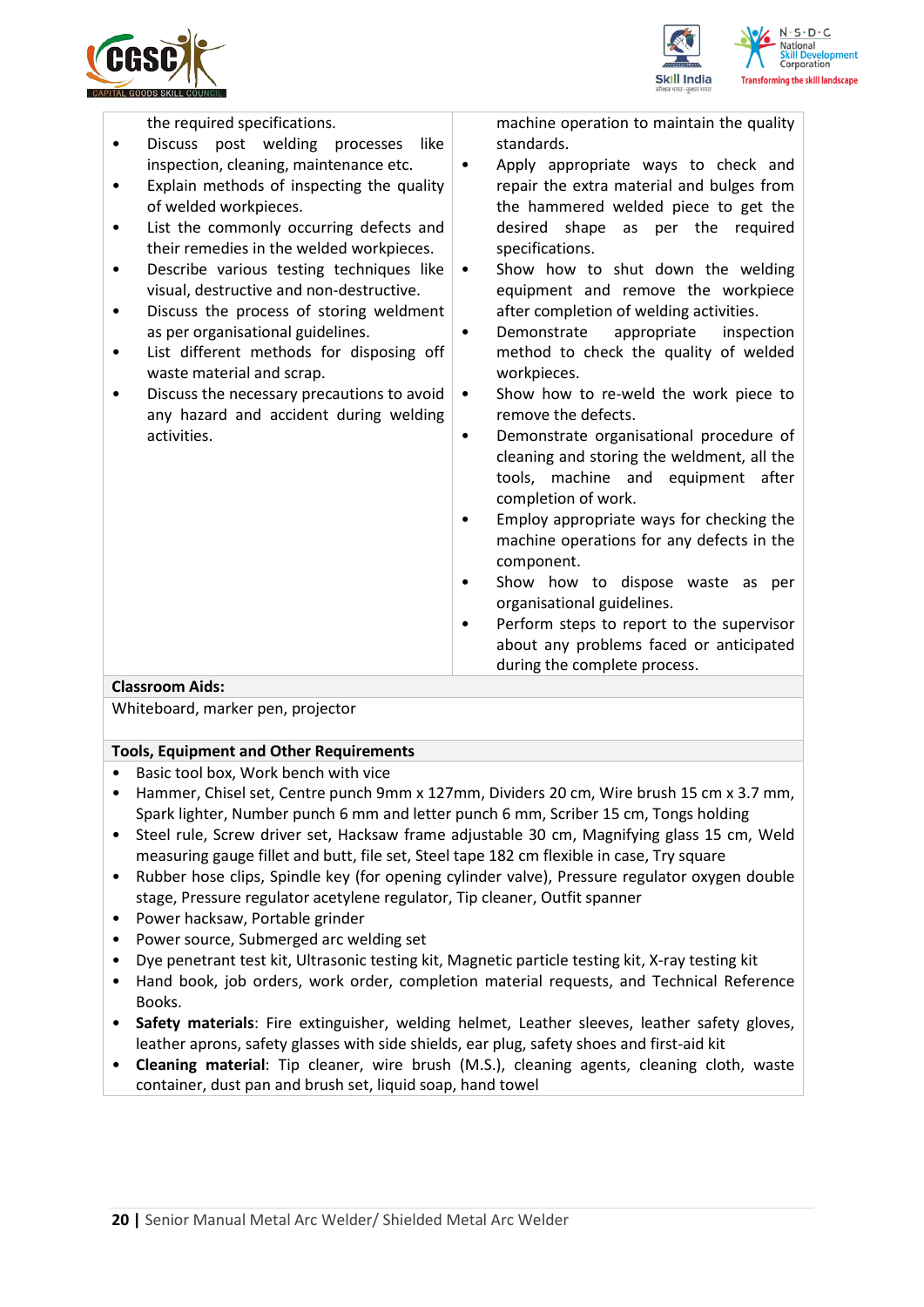



## **Annexure**

## <span id="page-20-0"></span>**Trainer Requirements**

| <b>Trainer Prerequisites</b>  |                       |                                               |                       |                            |                       |                |
|-------------------------------|-----------------------|-----------------------------------------------|-----------------------|----------------------------|-----------------------|----------------|
| <b>Minimum</b><br>Educational | <b>Specialization</b> | <b>Relevant Industry</b><br><b>Experience</b> |                       | <b>Training Experience</b> |                       | <b>Remarks</b> |
| Qualification                 |                       | Years                                         | <b>Specialization</b> | <b>Years</b>               | <b>Specialization</b> |                |
| Diploma                       | Mechanical            | 4                                             | Welding               | $\overline{2}$             | Welding               | <b>NA</b>      |
| B.E/B.Tech                    | Mechanical            | 3                                             | Welding               | 1                          | Welding               | <b>NA</b>      |

| <b>Trainer Certification</b>                    |                                |  |  |
|-------------------------------------------------|--------------------------------|--|--|
| <b>Domain Certification</b>                     | <b>Platform Certification</b>  |  |  |
| "Senior Manual Metal Arc Welder/ Shielded Metal | "Trainer, MEP/Q2601 v1.0"      |  |  |
| Arc Welder, CSC/Q0208, version 2.0".            | Minimum accepted score is 80%. |  |  |
| Minimum accepted score is 80%.                  |                                |  |  |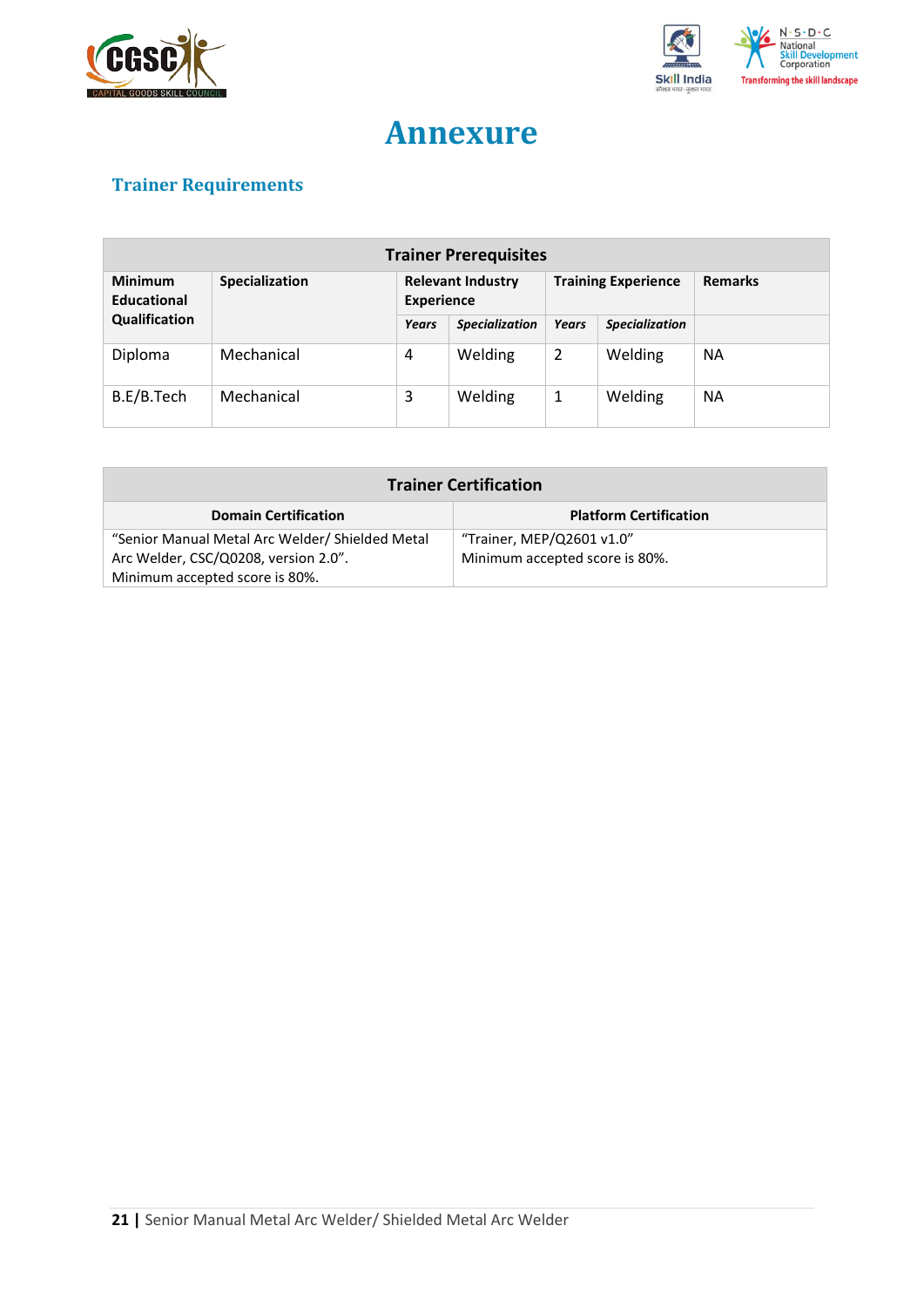

*`*

### <span id="page-21-0"></span>Assessor Requirements



| <b>Assessor Prerequisites</b>        |                |                                               |                       |                                                 |                       |                |
|--------------------------------------|----------------|-----------------------------------------------|-----------------------|-------------------------------------------------|-----------------------|----------------|
| <b>Minimum</b><br><b>Educational</b> | Specialization | <b>Relevant Industry</b><br><b>Experience</b> |                       | <b>Training/Assessment</b><br><b>Experience</b> |                       | <b>Remarks</b> |
| Qualification                        |                | <b>Years</b>                                  | <b>Specialization</b> | Years                                           | <b>Specialization</b> |                |
| Diploma                              | Mechanical     | 4                                             | Welding               | 2                                               | Welding               | <b>NA</b>      |
| B.E/B.Tech                           | Mechanical     | 3                                             | Welding               | 1                                               | Welding               | <b>NA</b>      |

| <b>Assessor Certification</b>                       |                                |  |  |  |
|-----------------------------------------------------|--------------------------------|--|--|--|
| <b>Domain Certification</b>                         | <b>Platform Certification</b>  |  |  |  |
| "Senior Manual Metal Arc Welder/ Shielded Metal Arc | "Assessor; MEP/Q2701 v1.0"     |  |  |  |
| Welder, CSC/Q0208, version 2.0".                    | Minimum accepted score is 80%. |  |  |  |
| Minimum accepted score is 80%.                      |                                |  |  |  |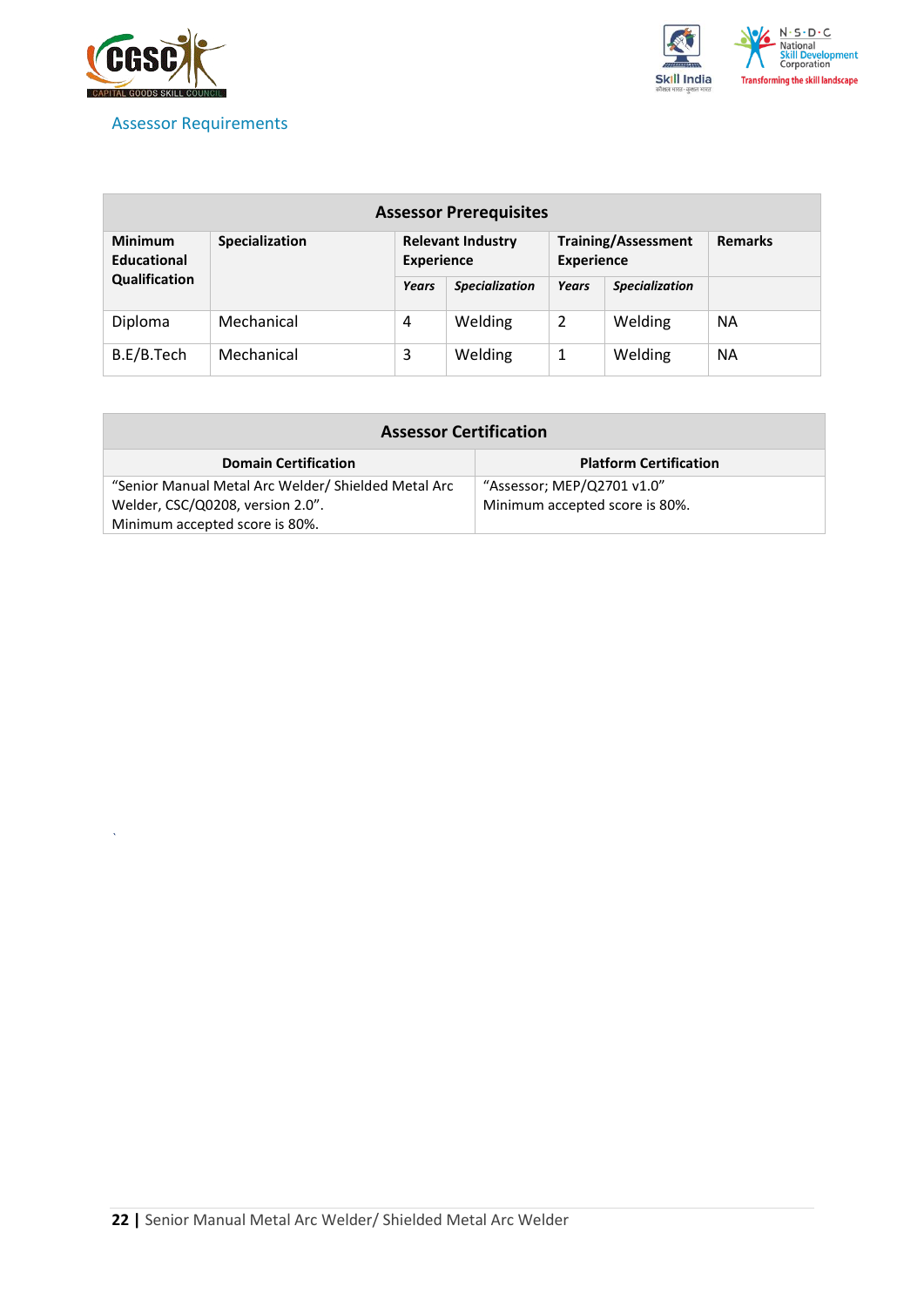



### <span id="page-22-0"></span>**Assessment Strategy**

- 1. Assessment System Overview:
	- Batches assigned to the assessment agencies for conducting the assessment on SDMS/SIP or email
	- Assessment agencies send the assessment confirmation to VTP/TC looping SSC
	- Assessment agency deploys the ToA certified Assessor for executing the assessment
	- SSC monitors the assessment process & records
- 2. Testing Environment:
	- Confirm that the centre is available at the same address as mentioned on SDMS or SIP
	- Check the duration of the training.
	- Check the Assessment Start and End time to be as 10 a.m. and 5 p.m.
	- If the batch size is more than 30, then there should be 2 Assessors.
	- Check that the allotted time to the candidates to complete Theory & Practical Assessment is correct.
	- Check the mode of assessment—Online (TAB/Computer) or Offline (OMR/PP).
	- Confirm the number of TABs on the ground are correct to execute the Assessment smoothly.
	- Check the availability of the Lab Equipment for the particular Job Role.
- 3. Assessment Quality Assurance levels / Framework:
	- Question papers created by the Subject Matter Experts (SME)
	- Question papers created by the SME verified by the other subject Matter Experts
	- Questions are mapped with NOS and PC
	- Question papers are prepared considering that level 1 to 3 are for the unskilled & semi-skilled individuals, and level 4 and above are for the skilled, supervisor & higher management
	- Assessor must be ToA certified & trainer must be ToT Certified
	- Assessment agency must follow the assessment guidelines to conduct the assessment
- 4. Types of evidence or evidence-gathering protocol:
	- Time-stamped & geotagged reporting of the assessor from assessment location
	- Centre photographs with signboards and scheme specific branding
	- Biometric or manual attendance sheet (stamped by TP) of the trainees during the training period
	- Time-stamped & geotagged assessment (Theory + Viva + Practical) photographs & videos
- 5. Method of verification or validation:
	- Surprise visit to the assessment location
	- Random audit of the batch
	- Random audit of any candidate
- 6. Method for assessment documentation, archiving, and access
	- Hard copies of the documents are stored
	- Soft copies of the documents & photographs of the assessment are uploaded / accessed from Cloud Storage
	- Soft copies of the documents & photographs of the assessment are stored in the Hard Drives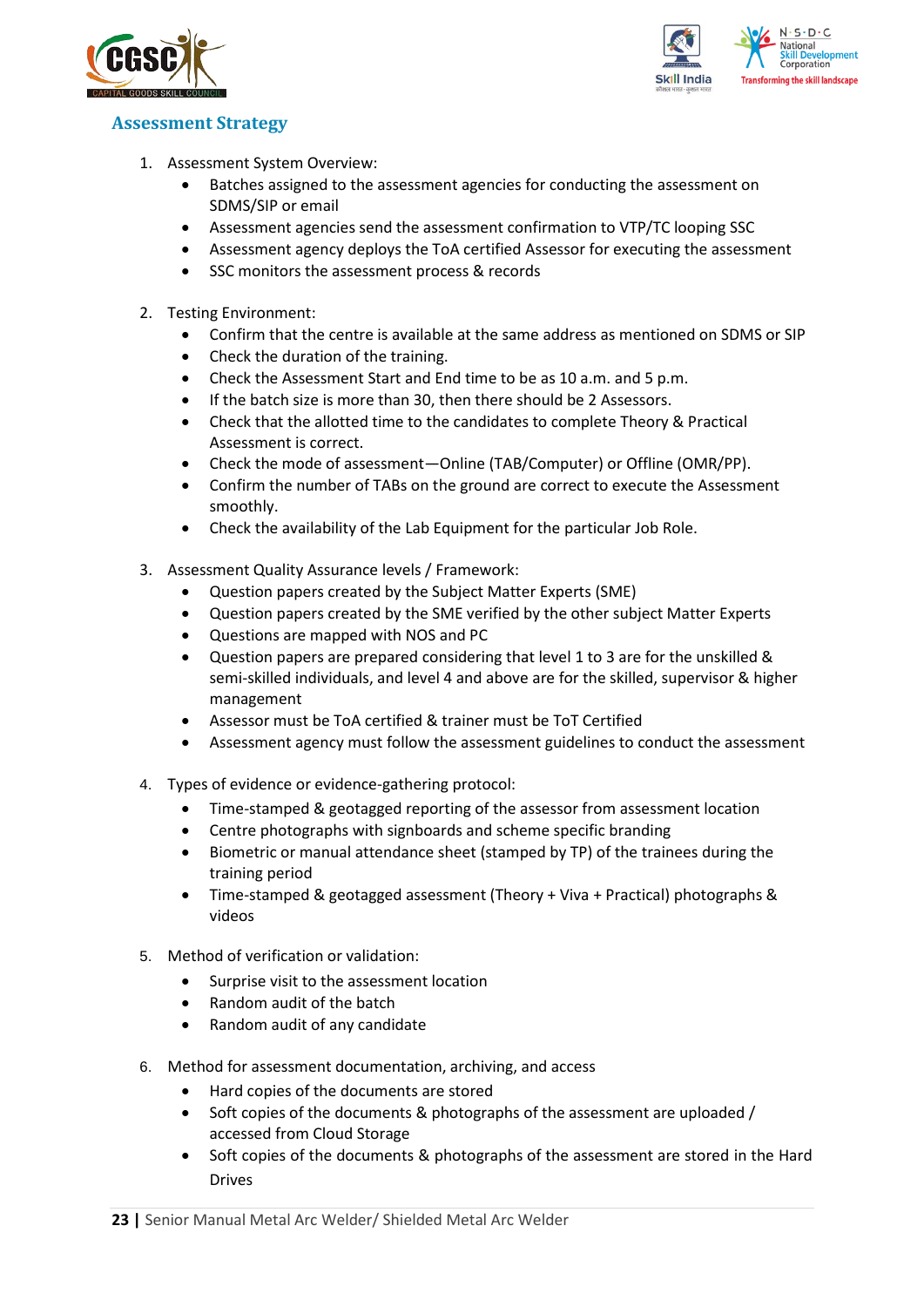

## <span id="page-23-0"></span>**References**



## <span id="page-23-1"></span>**Glossary**

| <b>Term</b>                            | <b>Description</b>                                                                                                                                                                                                                                                                                                                            |
|----------------------------------------|-----------------------------------------------------------------------------------------------------------------------------------------------------------------------------------------------------------------------------------------------------------------------------------------------------------------------------------------------|
| <b>Declarative</b><br><b>Knowledge</b> | Declarative knowledge refers to facts, concepts and principles that need to<br>be known and/or understood in order to accomplish a task or to solve a<br>problem.                                                                                                                                                                             |
| <b>Key Learning</b><br><b>Outcome</b>  | Key learning outcome is the statement of what a learner needs to know,<br>understand and be able to do in order to achieve the terminal outcomes. A<br>set of key learning outcomes will make up the training outcomes. Training<br>outcome is specified in terms of knowledge, understanding (theory) and<br>skills (practical application). |
| (M) TLO                                | On-the-job training (Mandatory); trainees are mandated to complete<br>specified hours of training on site                                                                                                                                                                                                                                     |
| OJT (R)                                | On-the-job training (Recommended); trainees are recommended the<br>specified hours of training on site                                                                                                                                                                                                                                        |
| <b>Procedural</b><br><b>Knowledge</b>  | Procedural knowledge addresses how to do something, or how to perform a<br>task. It is the ability to work, or produce a tangible work output by applying<br>cognitive, affective or psychomotor skills.                                                                                                                                      |
| <b>Training Outcome</b>                | Training outcome is a statement of what a learner will know, understand<br>and be able to do upon the completion of the training.                                                                                                                                                                                                             |
| <b>Terminal Outcome</b>                | Terminal outcome is a statement of what a learner will know, understand<br>and be able to do upon the completion of a module. A set of terminal<br>outcomes help to achieve the training outcome.                                                                                                                                             |